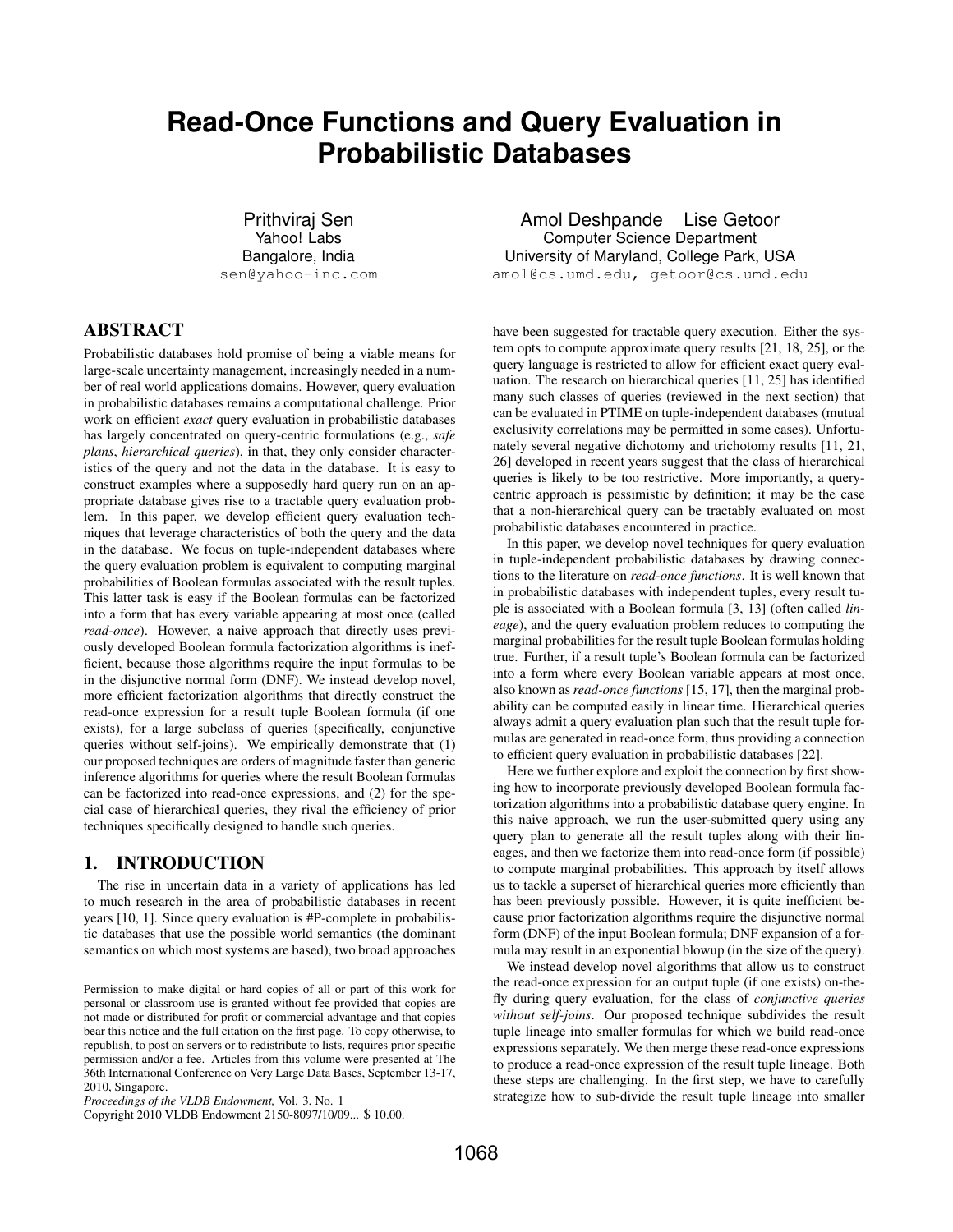

Figure 1: (a) A query q and its singleton result r along with its Boolean formula. (b) Computing the marginal probability from a co-tree where  $ch(e)$  denotes children of v. (c)  $ab + bc + cd$ , the  $P_4$  structure. (d)  $c(ab + d)$ , co-occurrence graph is  $P_4$ -free. (e) The co-occurrence graph of  $r$  from (a), and (f) its co-tree.

components. The divisions should be such that if a sub-division does not admit a read-once rewriting, then the result tuple does not have a read-once expression either. In the main body of the paper, we show that if we are using deep query evaluation plans (where at least one input to every join operator is a base relation), it is possible to divide the result tuple's lineage into such sub-divisions. In the appendix, we show that the same logic can extended to include bushy query plans. The second step is where we combine the readonce expressions of the various sub-divisions together. Read-once expressions are usually represented using tree-like data structures known as *co-trees* [6]. Thus, this step is an instance of the *tree alignment problem* [20] which in general is MAX SNP-hard; we propose a novel polynomial-time algorithm for solving this problem in our setup. We evaluate our approach by experimenting with several datasets, including the TPC-H benchmark. We show that not only are our proposed techniques orders of magnitude faster than generic inference algorithms when evaluating non-hierarchical queries, they rival the performance of techniques specifically developed to handle hierarchical queries.

Two of the state-of-the-art probabilistic database systems that solve hierarchical queries efficiently are heavily dependant on query compilation techniques. MystiQ [4] looks at the query and constructs a plan that allows efficient evaluation. SPROUT [24] takes the query's hierarchical representation and constructs a *signature* which is used in subsequent operations. These works also propose the use of functional dependencies described in the schema to simplify the query. It is possible that a non-hierachical query results in a hierarchical query when the functional dependencies are taken into account. Our premise, in this paper, is very simple. If the query results in read-once result tuples (either because of the structure in the query or because the data satisfies functional dependencies or for any other reason) then we should be able to compute marginal probabilities easily. In that sense, the techniques we propose in this paper are data-centric and largely disjoint from the techniques employed in SPROUT and MystiQ which are query-centric. This obviates the need for a fair amount of compile time analysis involving the query and functional dependencies. We evaluate against SPROUT and MystiQ extensively in Section 4.

Recently, Olteanu et al. [25] also proposed using factorization algorithms within a probabilistic query engine, to compile lineages into decision diagrams called *d-trees*. D-trees allow *Shannon expansion* and hence are a stronger formalism than read-once functions. However, that work assumes that the DNF of the result tuple is provided as input which, as we mentioned earlier, can be expensive to construct. An interesting open question here is whether it is possible to directly compute *small* d-trees during query execution similar to what we do with read-once expressions in this work. Another issue with the current work on hierarchical queries is that, with some exceptions (e.g., Olteanu et al. [23, 22]), most of those

deal almost exclusively with equality join predicates (e.g., Dalvi et al. [11]). Extending the approach to other operators requires effort, and dealing with queries composed of different operators is even more cumbersome. On the contrary, viewing result tuples as Boolean formulas allows us to restrict our attention to only two operators, viz.  $\land$  (and) and  $\lor$  (or). We do not care what kind of join predicate (equality or inequality or anything else) gave rise to the Boolean formula associated with the result tuple. Thus, our techniques are likely to be more widely applicable than prior work.

Outline: In the next section, we discuss preliminaries and show how to incorporate prior factorization algorithms into the query engine. In Section 3, we devise novel and efficient algorithms to construct read-once functions for result tuples produced by conjunctive queries without self-joins. In Section 4, we experimentally demonstrate the efficacy of our proposed techniques. In Section 5, we discuss related work before concluding with Section 6. Full proofs appear in the accompanying appendix due to space constraints.

#### 2. PRELIMINARIES

Let R denote a relation defined over a set of attributes  $Attr(R)$ . Each tuple  $t \in R$  is a mapping from  $Attr(R)$  to values. We also associate a unique (Boolean-valued) random variable with  $t$  denoted by  $x_t$  and a probability of existence  $p_t$ . Often, when it is clear from the context, we will abuse notation and refer to the tuple's random variable by the tuple itself. A (probabilistic) database  $D = \{R_1, \ldots R_m\}$  is a set of relations and represents a distribution over many possible worlds each obtained by choosing a (sub)set of tuples in  $R_i$  to be present. If t is present we say  $x_t$  is assigned true or t and false or f, otherwise. Each possible world  $w$  is associated with a probability:

$$
Pr(w) = \prod_{i=1}^{m} \prod_{t \in R_i, x_t = t} p_t \prod_{t \in R_i, x_t = t} (1 - p_t)
$$

Given a query  $q$  to be evaluated against database  $D$ , the result of the query is defined to be the union of results returned by each possible world along with the marginal probabilities of each result tuple [9]. More precisely, the marginal probability of result tuple t is obtained by adding the probabilities of all possible worlds that return t as a result:  $\mu(t) = \sum_{t \in q(w)} Pr(w)$ , where  $q(w)$  denotes the result of the query on that possible world.

One way to compute the marginal probability of result tuple  $t$ produced by (relational algebra) query  $q$  is to extend each (relational algebra) operator in  $q$  so that it builds a Boolean formula for each (intermediate) tuple generated during query evaluation. We refer to the Boolean formula for t by  $\phi_t$ . Below we show these extended definitions for operators  $\sigma$ ,  $\times$  and  $\prod$ .

| $\phi_t = x_t \ \forall t \in R, \quad \phi_{\sigma_c(t)} = \text{if} \ c(t) \ \text{then} \ \phi_t \ \text{else f},$ |
|-----------------------------------------------------------------------------------------------------------------------|
| $\phi_{t \times t'} = \phi_t \wedge \phi_{t'}, \quad \phi_{\prod(t_1, \ldots t_k)} = \bigvee_{i=1}^k \phi_{t_i}$      |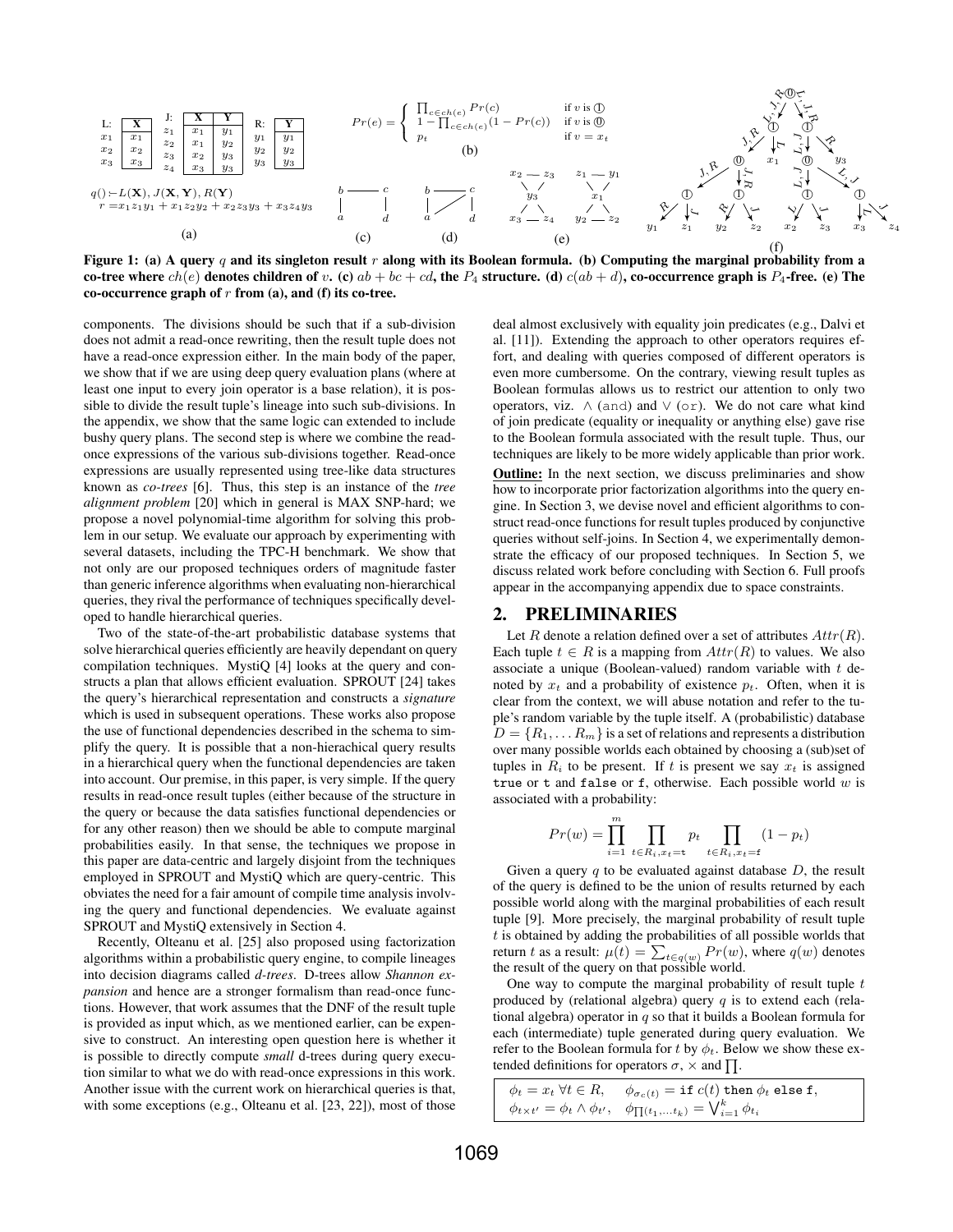The marginal probability of the result tuple can then be obtained by computing the probability of the corresponding Boolean formula holding true. We refer the interested reader to prior work that illustrates the equivalence between query evaluation under possible world semantics and via Boolean formulas [3, 13, 27]. Figure 1(a) shows a three-relation join query which produces a singleton result and the corresponding result tuple's Boolean formula.

#### 2.1 Read-Once Functions; Definitions

Although marginal probability computation is #P-Complete in general, efficient computation is possible in many cases.

DEFINITION 1 (Read-Once Function [17]). *A Boolean formula* φ *is read-once if there exists a factorization such that each variable appears not more than once.*

The read-once factorized form of the Boolean formula is known as its read-once expression.  $r$  in Figure 1(a) is a read-once function with the read-once expression  $x_1(z_1y_1+z_2y_2)+y_3(x_2z_3+x_3z_4)$ .

THEOREM 1 ([15]). *A Boolean formula is read-once iff it is unate,* P4*-free and normal.*

A Boolean formula  $\phi$  is **unate** [15] if every variable only appears in either its positive or negated form. E.g., ab and  $\bar{a}b + \bar{a}c$  are unate but  $\bar{a}b + ac$  is not. For any Boolean formula  $\phi$ , the **co-occurrence graph**  $G_{\phi}$  is formed by drawing a vertex for every variable and drawing an edge between two variables if they appear in the same clause in  $\phi$ 's disjunctive normal form (DNF). Let X denote a subset of vertices, then the subgraph of  $G$  induced by  $X$  is the subgraph formed by restricting edges of  $G$  to edges with end points in  $X$ .

The special graph  $P_4$  denotes a chordless path with 4 vertices and 3 edges (Figure 1(c)).  $\phi$  is  $P_4$ -free if no induced subgraph of  $G_{\phi}$  forms a  $P_4$ . Figure 1(c) and (d) show two formulas and the former is not read-once because it forms a  $P_4$ . Figure 1(d) is  $P_4$ free because of the presence of the edge  $a - c$ . Figure 1(e) shows the co-occurrence graph for the result tuple  $r$  from Figure 1(a). A formula  $\phi$  is said to be **normal** if every clique in its co-occurrence graph is contained in some clause in its DNF [15]. For instance, even though both  $\phi_1 = abc$  and  $\phi_2 = ab + bc + ca$  have the same co-occurrence graph (the triangle),  $\phi_1$  is normal while  $\phi_2$  is not.

Traditionally, co-trees [6] have been used to represent read-once expressions. Co-trees are trees where leaves correspond to Boolean variables while internal node  $(1)$  represents  $\wedge$  and  $(0)$  represents  $\vee$ . A given read-once expression can be represented by many co-trees but there exists a canonical co-tree, where  $(1)$  and  $(0)$  alternate on every path. See Figure 1(f) for an example. Given the co-tree for a read-once result tuple, the marginal probability can be computed using the simple, bottom-up procedure shown in Figure 1(b).

*Our goal in this paper is essentially to construct the co-trees corresponding to all the result tuple lineages efficiently, if they exist.*

## 2.2 Hierarchical Queries

Earlier work on query evaluation in probabilistic databases has identified tractable queries, known as *hierarchical queries* [11], for which probability computation is efficient. For the ensuing discussion, we will assume that all queries are projected onto the empty set (in other words, our goal is simply to compute the probability that there exists at least one result tuple). Queries projected onto a non-empty set of attributes can be handled by replacing these attributes with constants. Let  $q$  denote a query in Datalog notation. Let a denote an attribute and  $sq(a)$  denote the set of relations in q that refer to a. In Figure 1(a),  $sg(\mathbf{X}) = \{L, J\}$ ,  $sg(\mathbf{Y}) = \{J, R\}$ .

DEFINITION 2 (Hierarchical Query [11]). *A (conjunctive) query* q *is hierarchical if, for any two attributes* a *and* b, either  $sq(a) \subseteq$  $sg(b)$ *,*  $sg(b) \subseteq sg(a)$  *or*  $sg(a) \cap sg(b) = \emptyset$ *.* 

For instance, the query q in Figure 1(a) is not hierarchical (sq(X)∩  $sg(\mathbf{Y}) = \{J\} \neq \emptyset, sg(\mathbf{X}) \nsubseteq sg(\mathbf{Y}), sg(\mathbf{Y}) \nsubseteq sg(\mathbf{X}))$  but  $q'() := S(\mathbf{X}, \mathbf{Y}), T(\mathbf{Y})$  is (because  $sg(\mathbf{Y}) = \{S, T\} \supset \{S\}$  $sq(\mathbf{X})$ ). Dalvi et al. [11] (also, Olteanu et al. [22]) illustrated the connection between hierarchical queries and read-once functions:

PROPOSITION 1 ([11, 22]). *Hierarchical queries produce result tuples with read-once expressions.*

The converse is clearly not true. In Figure  $1(a)$ , we show a query that is not hierarchical, but the result tuple it produces has a readonce expression (Figure 1(f)). In this paper, we would like to develop techniques that help us identify such cases efficiently.

## 2.3 A Naive Approach

One viable approach to evaluating queries is to generate Boolean formulas for result tuples (using the extended operators shown earlier) and then determine whether it is a read-once function. If the result tuple lineage is read-once then we compute its probability from its read-once expression's co-tree, else we resort to a generalpurpose inference engine or approximations.

Checking for read-once result tuples is possible in polynomial time. In what follows, let  $\phi$  denote a result tuple's Boolean formula in DNF,  $|\phi|$  its length (with different occurrences of the same variable counted multiple times) and  $Vars(\phi)$  the set of distinct variables in it. To check for unateness, a linear scan of the formula is sufficient which requires  $O(|\phi|)$  time. To check for  $P_4$ 's in  $\phi$ 's co-occurrence graph  $G_{\phi}$ , a handful of algorithms are available [7, 16, 5]. The common aspect of all of these algorithms is that they all require  $G_{\phi}$  to be provided as input and they run in time linear in size of  $G_{\phi}$  (O(|Vars( $\phi$ )|+|E|), where |E| is the number of edges in  $G_{\phi}$ ).  $G_{\phi}$  can be obtained easily from the formula's DNF. A nice property of these algorithms is that not only do they check for the absence of  $P_4$ 's, but they also return the co-tree representing the read-once expression which can subsequently be used for probability computation. Checking for normality is also possible in polynomial time. [15] describes a way to do this in  $O(|Vars(\phi)||\phi|)$ time using the co-tree obtained in the previous step.

#### 2.4 Limitations

Even though the above approach to query evaluation is both sound and complete, it can be expensive for large probabilistic databases. Two steps in our query evaluation procedure are of particular concern: (1) checking for normality because of its quadratic time complexity, and (2) checking for  $P_4$ 's. All the algorithms that check for  $P_4$ 's that we are aware of expect the co-occurrence graph  $(G_{\phi})$ as input for which we will likely require the formula to be presented in DNF. Our extended relational algebra operators do not guarantee that a result tuple's formula will be returned in its DNF form (instead they return a more compact representation that we call lineage-trees; see next section). Moreover, converting a formula into its DNF form can result in an exponential blowup. More specifically, if a result tuple produced by query  $q$  involves  $n$  tuples from each relation and there are  $k$  relations being joined in  $q$ , then the corresponding formula's DNF form could require  $O(n^k)$  units of space and time to compute.

# 3. READ-ONCE EXPRESSIONS FOR CON-JUNCTIVE QUERIES

In this section, we present our key technical contribution: an efficient algorithm for directly constructing co-trees corresponding to result tuple lineages (if they exist) for conjunctive queries without self-joins, executed using a deep query evaluation plan. Conjunctive queries form a fairly large subset of database queries, and a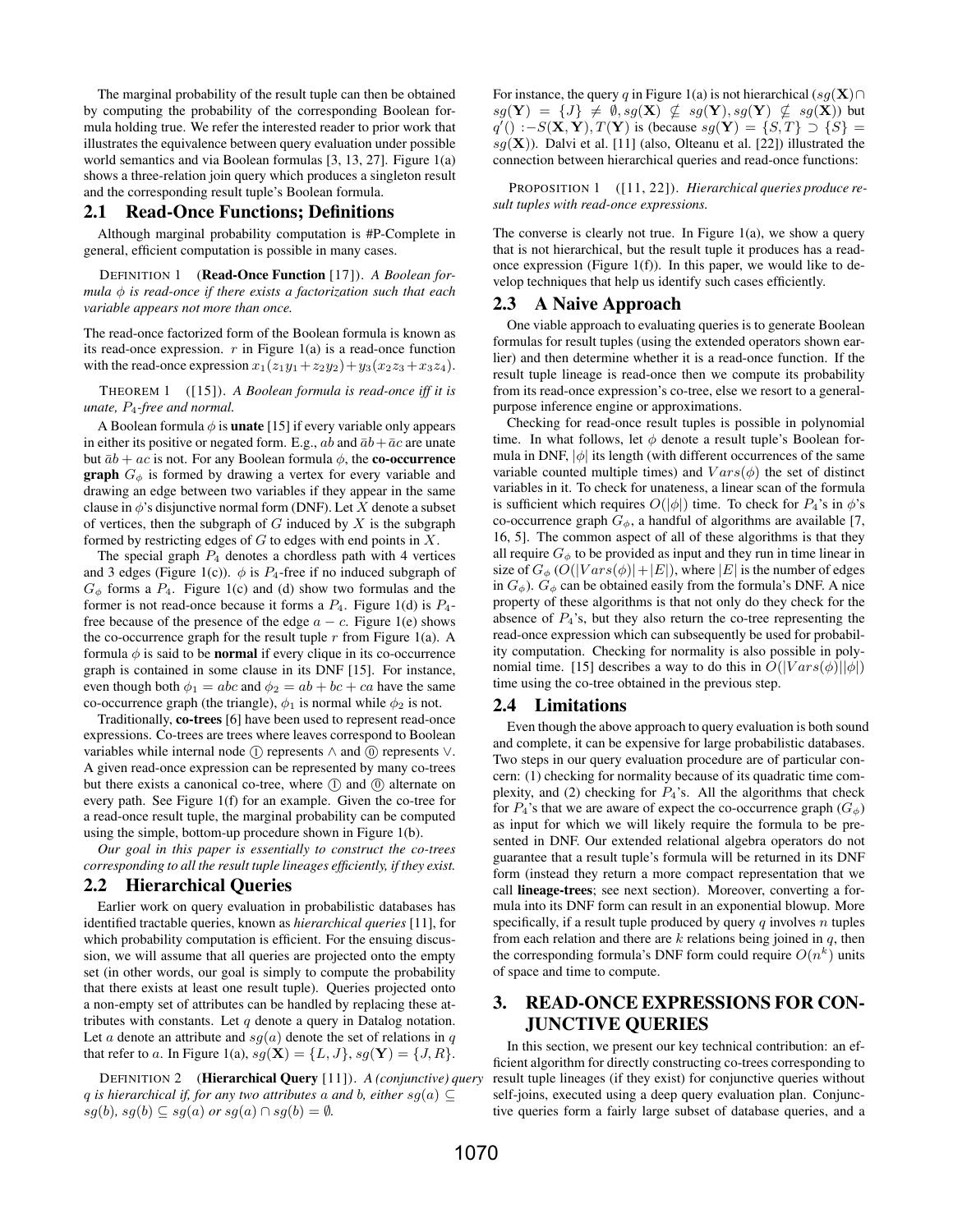number of prior works in probabilistic databases have focused their attention to (subclasses of) conjunctive queries [9, 22].

We begin with formally defining conjunctive queries, and observing a key property of the result tuple lineages generated by a conjunctive query. This property enables us to eliminate the *normality-checking* step, resulting in significant efficiency gains (Section 3.1). We then show how to sub-divide the result tuple lineage so that co-trees can be built for resulting sub-formulas independently of each other; if any of the resulting sub-formulas is not  $P_4$ -free, then the result tuple lineage is guaranteed to contain a  $P_4$  (Section 3.2). We then develop an algorithm for merging the co-trees corresponding to the sub-formulas (Section 3.3). We end the section with a discussion of further optimizations (Section 3.4).

#### 3.1 Properties of Conjunctive Queries

Let A denote an attribute. An *atomic predicate* is of the form A op B where  $B$  is either an attribute or a constant conforming to the type of  $A$  and  $op$  is any binary operator conforming to the same type such as  $=,>,<,\neq$  etc. A *conjunctive query* q involving the set of relations  $Rels(q) = \{R_1, \ldots R_k\}$  is a relational algebra query that involves the three operators  $\sigma$ ,  $\bowtie$  and  $\prod$  such that all selection and join predicates are either atomic predicates or conjunctions of atomic predicates. If  $Rels(q)$  does not contain any repeated relations then q is a conjunctive query *without self-joins*.

Since conjunctive queries do not allow negations, the result tuples' Boolean formulas will be unate (variables appear only in their positive form). We next show that for result tuples we will be dealing with, the normality check is also not required. In the ensuing discussion, let  $\phi_{DNF} = C_1 + C_2 + \cdots$  denote the DNF of Boolean formula  $\phi$  where each  $C_i$  denotes a clause or a conjunction of Boolean variables  $x_1x_2 \ldots$  Often we will treat clauses as sets, and use  $x \in C$  to denote a variable x present in the clause C.

For result tuple  $\phi$  produced by conjunctive query q without selfjoins, two properties easily follow. First, every clause C in  $\phi_{DNF}$ consists of exactly one tuple existence random variable from each relation in  $Rels(q)$ . This is often referred to as  $\phi_{DNF}$  being a kmonotone DNF. Second, given a collection T of  $k (= |Rels(q)|)$ tuples, one each from a different relation, if  $T$  satisfies all the selection and join predicates in q and agrees with  $\phi$  on the final set of projected attributes, then T must form a clause in  $\phi_{DNF}$ . The second property can be restated in terms of  $\phi$ 's co-occurrence graph  $G_{\phi}$ . If  $G_{\phi}$  contains a k-sized clique then it must form a clause in  $\phi_{DNF}$ . We now state the main result of this subsection (proof can be found in the appendix):

#### THEOREM 2. Let  $\phi$  denote a result tuple produced by a con*junctive query without self-joins. If*  $\phi$  *is*  $P_4$ -free, then *it is normal.*

Theorem 2, along with the guarantee of unateness, means that whenever we are working with result tuples produced by conjunctive queries without self-joins, we only need to check if they are  $P_4$ -free. As long as they are  $P_4$ -free we can rest assured that a read-once expression exists. Recall that, the normality check was the most expensive step while checking for read-once functions. So this represents a significant gain. We next proceed towards constructing an efficient  $P_4$ -checking algorithm.

#### 3.2 Piecewise Building of Co-Trees

Like prior  $P_4$ -checking algorithms, we would prefer an algorithm that not only checks for the absence of a  $P_4$ , but also returns the co-tree representation of the read-once expression (if no  $P_4$  exists). Recall that, unlike other algorithms, we don't want use the co-occurrence graph or the DNF expression as input to our  $P_4$ checking algorithm. Instead we use the representation of the result tuple Boolean formula as constructed by the query engine dur-



Figure 2: Lineage-trees of  $r$  from Figure 1(a) using plans: (a)  $\prod_{\emptyset} (R \bowtie_{\mathbf{Y}} \prod_{\mathbf{Y}} (L \bowtie_{\mathbf{X}} J)),$  (b)  $\prod_{\emptyset} (R \bowtie_{\mathbf{Y}} (L \bowtie_{\mathbf{X}} J)).$ 

ing evaluation. That way we do not have to make any significant changes to the query engine, and further the query optimizer is free to choose the best query evaluation plan (subject to the constraint that the query plan be deep).

We call such a representation a lineage-tree. A lineage-tree depicts how tuples join and project among one another to produce the result tuple. Going back to the example in Figure 1 (a), Figure 2 (a) shows the lineage-tree of  $r$  obtained using the query plan ure 2 (a) shows the lineage-tree of r obtained using the query plan  $\prod_{\emptyset} (R \bowtie_{\mathbf{Y}} \prod_{\mathbf{Y}} (L \bowtie_{\mathbf{X}} J))$  for q. Note that, lineage-tree is not the same as the co-tree  $(x_1)$  appears twice in Figure 2 (a)). Further note that, the lineage-tree of the result tuple depends on the query plan used. Figure 2 (b) shows the lineage-tree obtained using the plan  $\prod_{\emptyset} (R \bowtie_{\mathbf{Y}} (L \bowtie_{\mathbf{X}} J))$  instead. Part of our challenge now is to design an algorithm that constructs the correct read-once expression given any lineage-tree of the result tuple.

In what follows, we need to refer to nodes in the lineage-tree and for this, we need some extra notation. Let ∂ denote a *left/right deep plan* of query q. More specifically, let ∂ denote a plan such that every join in the plan involves at least one base relation. Without loss of generality, we will assume  $\partial$  is of the form  $op_1(R_1 \bowtie_{\theta_1} R_1)$  $op_2(R_2 \bowtie_{\theta_2} ...)$  where  $\theta_i$  denotes a join predicate and  $op_i$  denotes a sequence of projections and selections  $(op<sub>i</sub>$  could also be identity). Lineage-trees produced by left/right deep plans are such that every join node  $(\infty)$  always has at least one base tuple's existence variable as a child. In fact, we can use this as a way of identifying nodes in the lineage-tree.

DEFINITION 3 (JOIN PATH, COFACTOR). Let  $\bowtie^k$  denote a join node in lineage-tree L. Let  $\Join^{k-1}$ , ...  $\Join^1$  denote all join nodes *along the path from*  $\bowtie^k$  *to the root of* L *such that*  $\bowtie^{i-1}$  *is*  $\bowtie^{i}$ '*s immediate ancestor. Further, let*  $b_i$  *denote (one of) the base tu*ple child of  $\bowtie$ <sup>*i*</sup>. Then we refer to the sequence  $[b_1, b_2 \dots b_k]$  as *a* join path *and*  $\bowtie^k$  *as a join node identified by it. Further, we denote the remaining child of*  $\bowtie^k$  *as cof actor*  $_{\mathcal{L}}([b_1, b_2 \dots b_k])$  *or*  $cof_{\mathcal{L}}([b_1, \ldots, b_k]),$  in short.

For instance, in  $\mathcal L$  shown in Figure 2 (a), join path  $[y_3]$  identifies the node enclosed in the rectangle,  $[y_3, x_2]$  identifies the node enclosed in the ellipse and  $cof_{\mathcal{L}}([y_3, x_2])$  is  $z_3$ .

In general, a join path identifies a set of nodes in the lineage-tree. For instance, in lineage-tree  $\mathcal L$  in Figure 2 (b), join path  $y_3$  identifies the two nodes enclosed in rectangles. In such cases, we define the cofactor to be the *set* of non-base tuple children of the identified join nodes. Alternatively, we can also represent the cofactor by its Boolean formula, in other words the disjunction of the formulas of the (intermediate) tuples representing the nodes the cofactor contains. For instance, in Figure 2 (b),  $cof_{\mathcal{L}}([y_3]) = x_3z_4 + x_2z_3$ . Another interesting aspect of cofactors is that they can be expressed in a recursive manner.  $cof_{\mathcal{L}}(|\Gamma|)$  can be expressed in terms of  $cof_{\mathcal{L}}([\Gamma, b]),$  where b denotes a base tuple. For instance, in  $\mathcal{L}$  in Figure 2 (b),  $cof_{\mathcal{L}}([y_3]) = x_3cof_{\mathcal{L}}([y_3, x_3]) + x_2cof_{\mathcal{L}}([y_3, x_2]).$ This also illustrates how  $cof_{\mathcal{L}}([\Gamma, b])$  is a sub-formula of  $cof_{\mathcal{L}}([\Gamma])$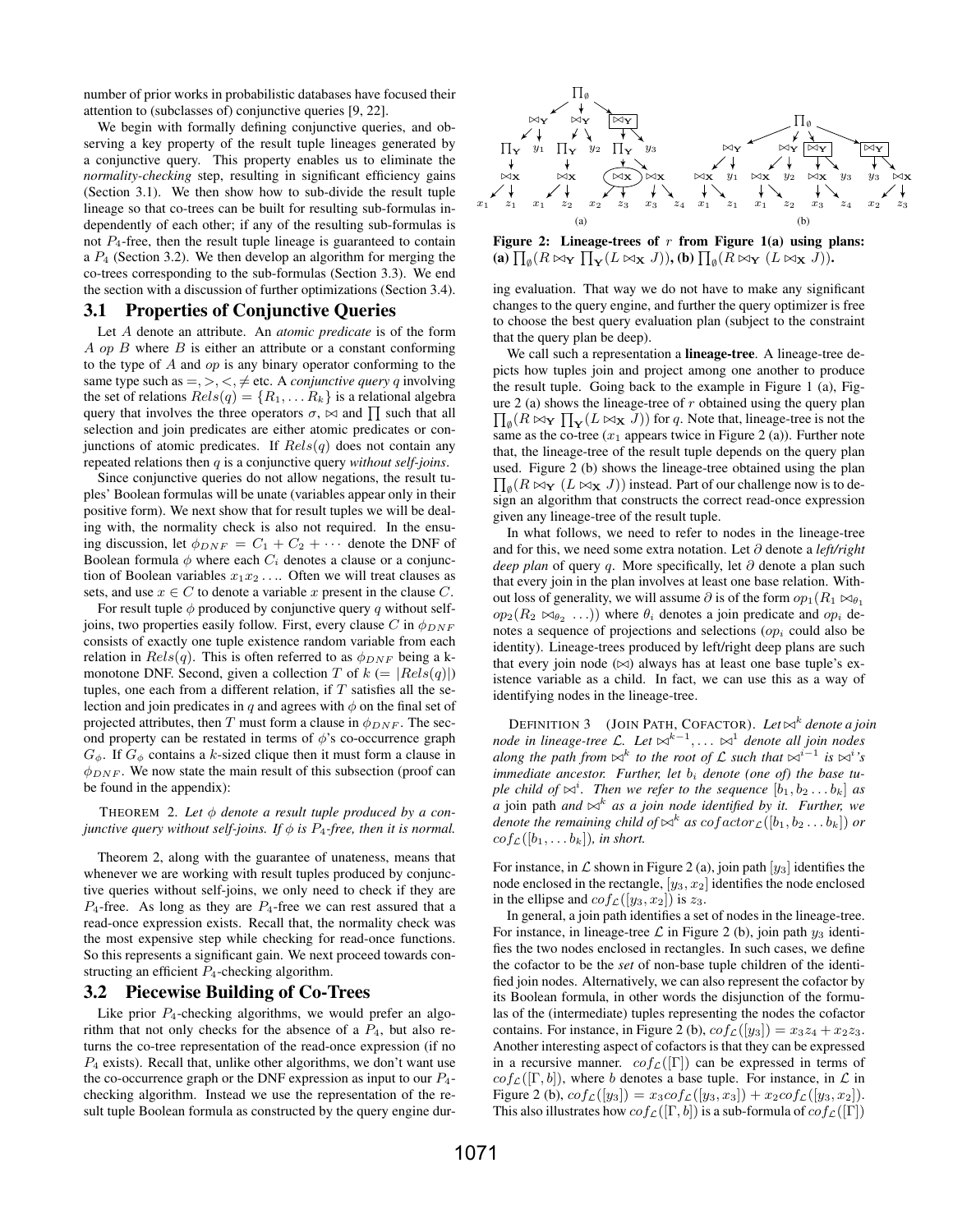1. 
$$
T(b_1,... b_n) = \textcircled{0}(b_1,... b_n)
$$
, s.t.  $b_i \in R$   
\n2.  $\cup$   $(op(t_1^1,... t_n^1), t_2... t_m) = \{t_1^1,... t_n^1, \cup (t_2,... t_m)\}$   
\n3.  $T(op(t_1^1,... t_n^1), t_2,... t_m) = T(\cup (op(t_1^1,... t_n^1), t_2,... t_m))$   
\n4.  $T(b_1 \bowtie t_1,... b_n \bowtie t_m) = \textcircled{0}(b_1, T(t_1^{b_1},... t_{m_1}^{b_1}))$   
\n $\oplus \textcircled{0}(b_2, T(t_1^{b_2},... t_{m_2}^{b_2}))...\oplus \textcircled{0}(b_n, T(t_1^{b_n},... t_{m_n}^{b_n}))$ 

#### Figure 3: Co-tree building procedure.  $op$  is  $\prod$  or  $\sigma.$

and is contained within it.

Just like many other tree-building algorithms, our co-tree building algorithm is a recursive algorithm that builds co-trees for subformulas of the result tuple and combines them to construct the complete read-once expression. However, choosing sub-formulas is tricky – this is because having a  $P_4$  is not a monotonic property. Let  $\phi = \phi_1 + \phi_2$ . Then  $\phi_1$  (or  $\phi_2$ ) containing a  $P_4$  does not imply that  $\phi$  contains a  $P_4$ . This is illustrated by the formula  $a_1b_1x_1y_1 + a_1b_2x_1y_2 + a_2b_1x_2y_1 + a_2b_2x_2y_2$  where the sum of any three terms gives us a  $P_4$  even though the complete formula is read-once  $((a_1x_1+a_2x_2)(b_1y_1+b_2y_2))$ . Figure 10 in the appendix shows the query and database that produce this result tuple.

In the previous example, essentially, picking any three summands gives us a  $P_4$  for which the fourth summand provides a chord. For instance, if we set  $\phi_1 = a_1b_1x_1y_1 + a_1b_2x_1y_2 + a_2b_1x_2y_1$ , which contains the  $P_4$  :  $b_2 - a_1 - b_1 - a_2$ , then the fourth summand  $\phi_2 = a_2b_2x_2y_2$  contains the edge  $a_2 - b_2$ . Recall that, a  $P_4$  is a *chordless* path of length 3 edges. Thus, when we consider  $\phi_1 + \phi_2$ we no longer have the  $P_4^*$ . To express this more concretely we define the notion of *interference*:

DEFINITION 4 (INTERFERENCE, TYPE 1). *Two formulas*  $\phi_1$ *and*  $\phi_2$  interfere *if*  $\exists a, b \in Vars(\phi_1), Vars(\phi_2)$  *such that*  $a - b \notin$  $G_{\phi_1}$  and  $a - b \in G_{\phi_2}$ .

where  $a - b \notin G$  denotes that a and b do not form an edge in G. Interference can also arise due to a triplet of formulas:

**DEFINITION 5** (INTERFERENCE TYPE 2). *Three formulas*  $\phi_1, \phi_2$ *and*  $\phi_3$  interfere *if*  $\exists a, b$  *such that*  $a \in Vars(\phi_1), a \notin Vars(\phi_2), b \notin$  $Vars(\phi_1), b \in Vars(\phi_2)$  and  $a - b \in G_{\phi_3}$ .

Essentially, if we consider  $\phi_1 + \phi_2$  as one formula then type 2 interference reduces to type 1 interference.

For our task of building read-once expressions, we would like to divide the result tuple into non-interfering sub-formulas; and this is where the lineage-tree, with its cofactors, comes to our rescue:

LEMMA 1. Let  $\phi$  *denote a result tuple,*  $\mathcal L$  *its lineage and*  $\Gamma$  *a join path.* If  $\phi$  *is*  $P_4$ -free then the set of cofactors  $\{cof_{\mathcal{L}}([\Gamma, b]) | b\}$ *is a base tuple and a valid extension of* Γ} *is non-interfering.*

For instance, in Figure 2(a), the base tuples  $y_1, y_2$  and  $y_3$  form valid extensions of the empty join path. The lemma says that  $cof_{\mathcal{L}}(|y_1|) =$  $x_1z_1$ ,  $cof_{\mathcal{L}}(|y_2|) = x_1z_2$  and  $cof_{\mathcal{L}}(|y_3|) = x_2z_3 + x_3z_4$  do not interfere with each other if the lineage of  $r$  is read-once.

The lemma immediately gives us a way to sub-divide the result tuple lineage properly, to build its co-tree. Figure 3 outlines a recursive procedure  $T$  that takes a number of (base or intermediate) tuples  $t_1, t_2, \dots, t_n$  as arguments and returns the co-tree representing  $\phi_{t_1} \vee \phi_{t_2} \vee \cdots \vee \phi_{t_n}$ , if possible (recall that  $\phi_t$  denote the lineage of tuple t).  $T$  begins at the root of the input lineage-tree and proceeds downwards.

1. 
$$
S(x, y) = \begin{cases} 1 & \text{if } x \equiv y \\ 0 & \text{otherwise} \end{cases}
$$
  
\n2. 
$$
S(T_1, T_2) = 0, \text{ if } \neg \mathcal{C}(T_1) \land \neg \mathcal{C}(T_2)
$$
  
\n3. 
$$
S(\textcircled{0}(A_1, A_2, \ldots, A_n), \textcircled{0}(\ldots)) = \max_{i=1}^{n} (S(A_i, \textcircled{0}(\ldots)))
$$
  
\n4. 
$$
S(\textcircled{0}(A_1, A_2, \ldots, A_n), \textcircled{0}(B_1, \ldots, B_m)) = \begin{cases} S(\textcircled{0}(A_2, \ldots, A_n), \textcircled{0}(B_1, B_2, \ldots, B_m)), \text{ if } \neg \mathcal{C}(A_1) \\ \max_{i=1}^{m} (S(A_1, B_i)) \\ \quad + S(\textcircled{0}(A_2, \ldots, A_n), \textcircled{0}(B_1, \ldots, B_m \setminus B_i)) \\ \quad + S(\textcircled{0}(A_2, \ldots, A_n), \textcircled{0}(B_{R_1}, B_{R_2}, \ldots, B_{R_k})) = \begin{cases} -\infty, \text{ if } \exists \mathbf{A_R}, \mathbf{B_R}, \text{ s.t. } \mathcal{N}(\mathbf{A_R}) \land \mathcal{N}(\mathbf{B_R'}) \\ \sum_{i=1}^{k} S(\mathbf{A_R}, \mathbf{B_R}) \end{cases}
$$

#### Figure 4: Computing score for  $\oplus$  operation. In the last rule bold font denotes sets.

We use prefix notation to denote co-trees. So  $\mathcal{O}(b_1, \ldots b_n)$  indicates a  $(0)$  node with children  $b_1, \ldots, b_n$ , where  $b_i$  may denote a leaf (base tuple) or another node in the co-tree.

The first rule (the base case) returns a co-tree representing the disjunction of numerous base tuples. The third rule, of which the second rule is a helper, simply goes down a node in the lineage-tree when it encounters a  $\sigma$  or a  $\prod$  operator. Note that, rule 2 assumes that if the first tuple fed to  $T$  is a tuple produced by a selection (projection) then the rest of the tuples present in the argument list are also selection (projection) tuples. This assumption is guaranteed to hold because lineage-trees are produced by a query (plan) expressed in a high-level language (e.g., relational algebra).

The critical rule here is the fourth rule (join rule) which is a direct translation of Lemma 1. We denote by  $t^{b}$  a node in the lineage-tree (representing an intermediate tuple) that joins with base tuple b. In this case, given a set of join tuples we take each base tuple  $b_i$ and form its co-tree with the co-tree of its cofactor represented by the set of intermediate tuples it joins with. It is in this rule that the real benefit of Lemma 1 shows up. If a cofactor contains a  $P_4$  then we know that no other cofactor can provide a chord for it since cofactors are non-interfering. This implies that if a cofactor contains a  $P_4$  then the result tuple contains a  $P_4$  and we can bail out immediately. In fact, Lemma 1 guarantees that if we discover a  $P_4$ during the process of merging co-trees produced out of cofactors then the result tuple is not  $P_4$ -free. Note that, we form a co-tree per base tuple. Once the various  $T$  calls return, we need to combine them and form the disjunction of the various co-trees. Even though the cofactors do not interfere (if the result tuple is read-once), they can still have variables in common which is why we use the ⊕ operator to merge these co-trees and form their disjunction. We describe details of the ⊕ operator in the next subsection.

Note that, in Figure 3, at no stage do we compute the DNF of any formula. Also, one of the limitations of the approach presented here is that it only applies to left/right deep plans. The example presented earlier in the section to motivate the need for choosing non-interfering formulas is the result of a plan with a bushy join (Figure 10). See Appendix C for ways to handle such plans.

#### 3.3 Merging Co-Trees

In this section, we discuss how to merge the co-trees generated in the recursive step above (in other words, the implementation of the  $oplus$  operator from Rule 4). For this purpose, we maintain and use an augmented version of a co-tree where every edge from a parent node u to child node v is annotated with a set of relations  $A(u \rightarrow$ v).  $R \in \mathcal{A}(u \to v)$  if some tuple from R forms a leaf in the sub-

<sup>\*</sup> $\phi_2$  also has a chord for  $\phi_1$ 's other  $P_4$ ,  $y_2 - x_1 - y_1 - x_2$ .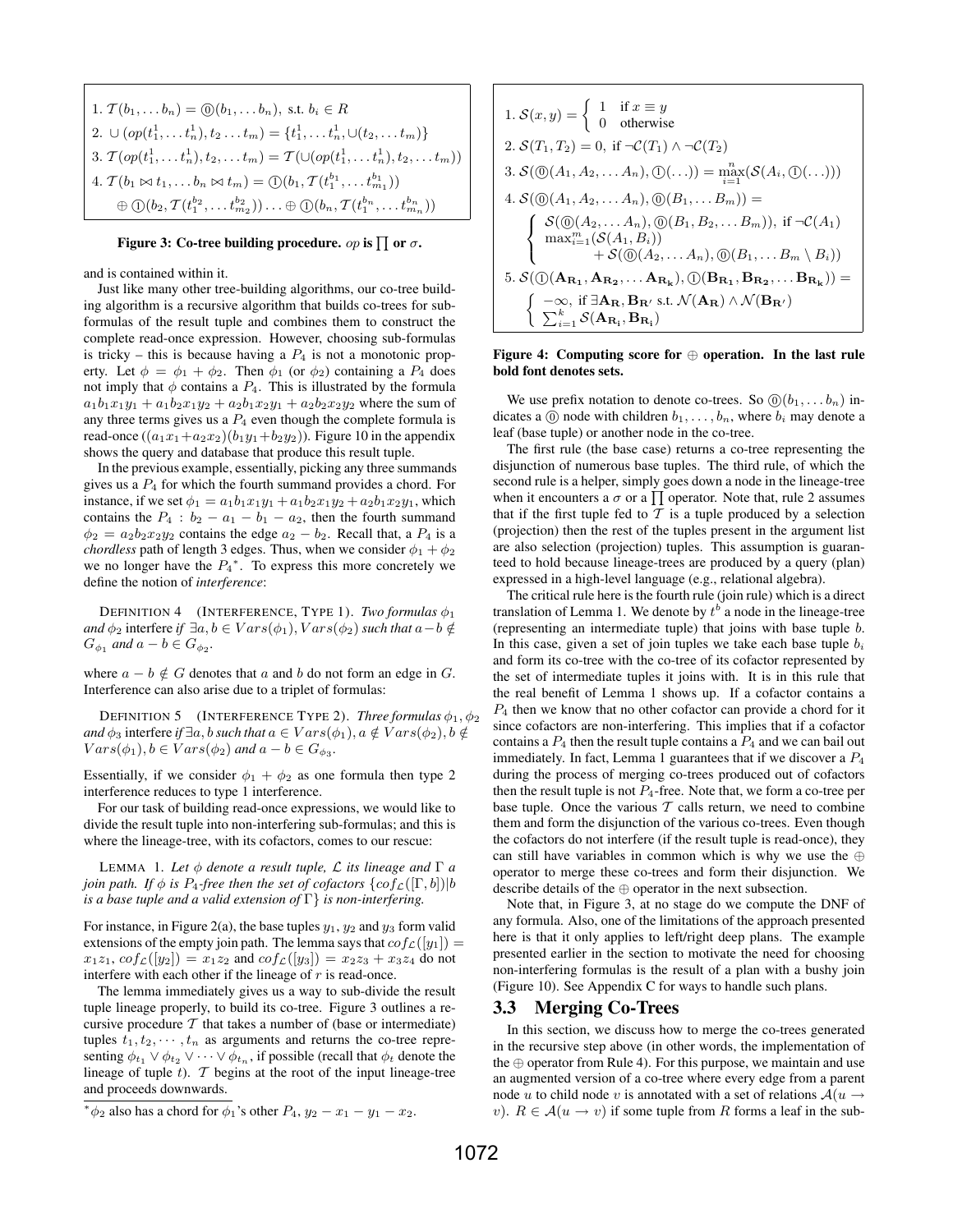tree rooted at  $v$ . Figure 1(f) shows the annotated co-tree for result tuple  $r$  in Figure 1(a). Two simple properties about annotated cotrees should be apparent. First, if  $\exists R \in \mathcal{A}(u \to v_1), \mathcal{A}(u \to v_2),$ where  $u$  is a  $(1)$  node, then this would imply a self-join so this is not possible (recall that  $(1)$  represents an  $\wedge$  which corresponds to a join operation). Further, let  $u$  denote any  $(0)$  node and  $T$ , the co-tree in which u is present. If T represents a k-monotone DNF,  $\mathcal{A}(u \to v_1)$ has to be equal to  $\mathcal{A}(u \to v_2)$  for any pair of children  $v_1, v_2$ .

We implement ⊕ as a binary operator using a recursive procedure. Let  $T_1$  and  $T_2$  denote the two input co-trees to be merged, then  $\oplus (T_1, T_2)$  returns a pair consisting of a **score** and the resulting merged co-tree. Since the merged co-tree must necessarily have every variable as at most a single leaf, one of the main goals of  $\oplus$  is to align the variables common to both  $T_1$  and  $T_2$ . The score returned is simply the number of common variables aligned. Soundness of ⊕ follows the semantics of the various operations we subsequently describe. Completeness follows by showing that a  $P_4$  exists if any of the assumptions we make do not hold. The score computation is described in Figure 4, where we use  $\mathcal{S}(T_1, T_2)$  to denote the score of merging co-trees  $T_1$  and  $T_2$ . We describe the creation of the merged co-tree in the text below. We bootstrap the merging process by computing two Boolean quantities for each node in either co-tree:  $C(u)$  is true if the subtree rooted at u contains any variable common to both input co-trees, and  $\mathcal{N}(u)$  is true if it contains a variable not present in the other co-tree. At the end of the merging process before returning the result, we check if the returned score matches the number of variables common to both co-trees.

The first rule in Figure 4 is one of the base cases: given a pair of leaves x and y, it returns a score of 1 if they correspond to existence variables for the same tuple and 0 otherwise. In case they represent the same tuple, we return x, else we return  $(0)(x, y)$  as the merged co-tree. The second rule is always the first thing we check for. Given  $S(T_1, T_2)$ , we return the score 0 if the co-trees don't contain any common variables. The merged co-tree is simply  $(0)(T_1, T_2)$ . We may need to make minor adjustments to the returned co-tree so that it is canonical ( $\circled{0}$  and  $\circled{1}$ ) nodes alternate along every path).

Rule 3 in Figure 4 computes the score for merging co-trees  $T_1 =$  $\mathbb{O}(A_1, \ldots, A_n)$  and  $T_2 = \mathbb{O}(\ldots)$ , where each  $A_i$  represents a sub-co-tree. Note that,  $T_1$  and  $T_2$  must share some common variables otherwise we would have applied rule 2. Here, we match  $T_2$ versus each subtree  $A_i$  and pick the one whose score is the highest. If  $A_k$  denotes the best match then the returned merged co-tree is  $\mathbb{O}(A_1, \ldots A_{k-1}, A_{k+1}, \ldots A_n, A)$  where A denotes the co-tree obtained by merging  $A_k$  and  $T_2$ . Note that we do not compare  $T_2$  to sets of subtrees  $\{A_i\}$ . It can be shown that for a successful merge all common variables present in  $T_2$  must be present in the same subtree  $A_k$ . In rule 4, we merge two co-trees  $T_1 = \mathbb{O}(A_1, \dots, A_n)$  and  $T_2 = \mathbb{O}(B_1, \dots B_m)$ . In this case also, we follow similar steps. For any  $A_i$ , we first check if  $C(A_i)$  is true. If yes, then we find the best matching subtree in  $T_2$ . We do this for every subtree  $A_i$ . The returned merge result is a co-tree rooted at a  $(0)$  node with  $A_i$ as a subtree, if  $C(A_i)$  is false, otherwise we add the co-tree obtained by merging  $A_i$  with  $B_k$  as a subtree, where  $B_k$  is the subtree from  $T_2$   $A_i$  best matches with. The same lemma, referred to above, applies. We do not need to match sets of subtrees of  $T_1$  and  $T_2$ .

The last rule merges co-trees of the form  $T_1 = \textcircled{1}(A_{\mathcal{A}_1}, \dots A_{\mathcal{A}_n})$ and  $T_2 = \mathbb{O}(B_{A_1}, \dots B_{A_m})$ , where the subscripts denote the annotations on the edges connecting roots of the co-trees to roots of the subtrees. In this case, we first attempt to form disjoint minimal subsets of sub-trees  $\{A_{\mathcal{A}_{i_1}}, \ldots A_{\mathcal{A}_{i_k}}\}$  and  $\{B_{\mathcal{A}_{j_1}}, \ldots B_{\mathcal{A}_{j_l}}\}$ such that  $A_{i_1} \cup ... A_{i_k} = \tilde{A}_{j_1} \cup ... \tilde{A}_{j_l}$ . In other words, each pair of minimal subset of sub-trees should contain variables from the same (sub)set of relations. Let  $A_R$  denote the minimal subset

of subtrees from  $T_1$  involving variables from the set of relations **R**, similarly, let  $B_R$  denote its counterpart from  $T_2$ . For example, if  $T_1 = \mathbb{O}(A_{R_1}, A_{R_2, R_3})$  and  $T_2 = \mathbb{O}(B_{R_1}, B_{R_2}, B_{R_3})$  denote the input co-trees, then  $\mathbf{A}_{\{R_1\}} = \{A_{R_1}\}\$  and  $\mathbf{B}_{\{R_1\}} = \{B_{R_1}\}\$ and  ${\bf A}_{\{R_2, R_3\}} = \{A_{R_2, R_3}\}$  and  ${\bf B}_{\{R_2, R_3\}} = \{B_{R_2}, B_{R_3}\}.$  Subsequently, we attempt to merge each pair  $A_R$  and  $B_R$ . The returned score is the sum of scores returned by the recursive calls. If either of  $A_R$  or  $B_R$  is not a singleton set then we first create a dummy (1) root to form a single co-tree out of the non-singleton set before making the recursive merge call. It can be shown that if both  $A_R$  and  $B_R$  are non-singleton then a  $P_4$  exists. It can also be shown that if  $\mathbf{A_R}$  and  $\mathbf{B_{R'}}$  are such that  $\mathcal{N}(\mathbf{A_R}) \wedge \mathcal{N}(\mathbf{B_{R'}})$ is true then the merge result has a  $P_4$ . Otherwise, the merge result is a co-tree rooted at a  $(1)$  node with the co-trees returned from the recursive calls as it child subtrees. An exception to the condition involving  $A_R$  and  $B_{R'}$  described above is when none of  $A_{\rm R}$ ,  $B_{\rm R}$ ,  $A_{\rm R}$  or  $B_{\rm R}$  have any common variables. Here, we add  $(0)$  $(1)$  $($ **A**<sub>R</sub>, **A**<sub>R'</sub> $)$ ,  $(1)$  $($ **B**<sub>R</sub>, **B**<sub>R'</sub> $)$ ) as a subtree to the merge result.

Time Complexity: It can be shown that the time complexity of  $\oplus (T_1, T_2)$  is  $O(nmk^2)$ , where n and m denote the number of nodes from the two co-trees and  $k$  denotes the number of relations the leaves from either co-tree belong to. Note that, the most expensive rule in Figure 4 is rule 5, for which we need to do, at most,  $k^2 + k$  work (dividing the subtrees based on their annotations can be done in  $k^2$  time). For the simpler case where no new dummy nodes get created (due to rule 5) during the merging process, applying this rule to every pair of nodes from both co-trees incurs a complexity of  $O(nmk^2)$ . For the more complex case when rule 5 generates dummy nodes also, it is possible to show that this complexity does not increase. However, based on our empirical observations (reported in the next section), this time complexity is rarely, if ever, achieved. In the next subsection, we describe a handful of optimizations that can further reduce the time spent to construct co-trees for result tuples. Coupled with the fact that to construct the co-tree we need simply make one pass over its lineage-tree, means that we have a reasonably efficient approach to computing the marginal probabilities of read-once result tuples produced by conjunctive queries without self-joins.

#### 3.4 Further Optimizations

A number of optimizations are possible in the basic algorithms we presented in this section. One reason why our co-tree building algorithm (Figure 3) slows down is because of the join rule wherein we construct one co-tree per base tuple. Let  $\mathbf{T} = \{b_1 \Join b_2\}$  $t_1, \ldots, b_n \bowtie t_m$  denote a set of (intermediate) join tuples. We say that T is block-structured if it can be rearranged into the form  $B_1 \bowtie T_1, \ldots, B_k \bowtie T_j$  where the  $B_i$ s and  $T_i$ s form a disjoint partitioning, or blocks, over the base tuples  $\{b_1, \ldots, b_n\}$  and the (intermediate) tuples  $\{t_1, \ldots t_m\}$ , respectively. A corollary of Lemma 3 is that, unless joins are block-structured, the result tuple contains a  $P_4$ . It is possible to check if a join is block-structured in linear time. If it is, then we call T on each block  $T_i$  thus producing one co-tree per block which usually results in a smaller number of co-trees.

Another possible optimization lies in the merging process itself. One possible option is to initialize an empty tree and merge each co-tree, produced out of each block of base and intermediate tuples, into it (sequential merge). Another option is to arrange the perblock co-trees into a queue and then dequeue a pair of co-trees, merging them and enqueueing the result, in turn (pairwise merge). It is possible to trace the pairwise merging process by using a tree where the leaves form the co-trees produced by the join rule and the intermediate nodes represent co-trees produced by merging a pair from the queue. Empirically, we noticed pairwise merge to be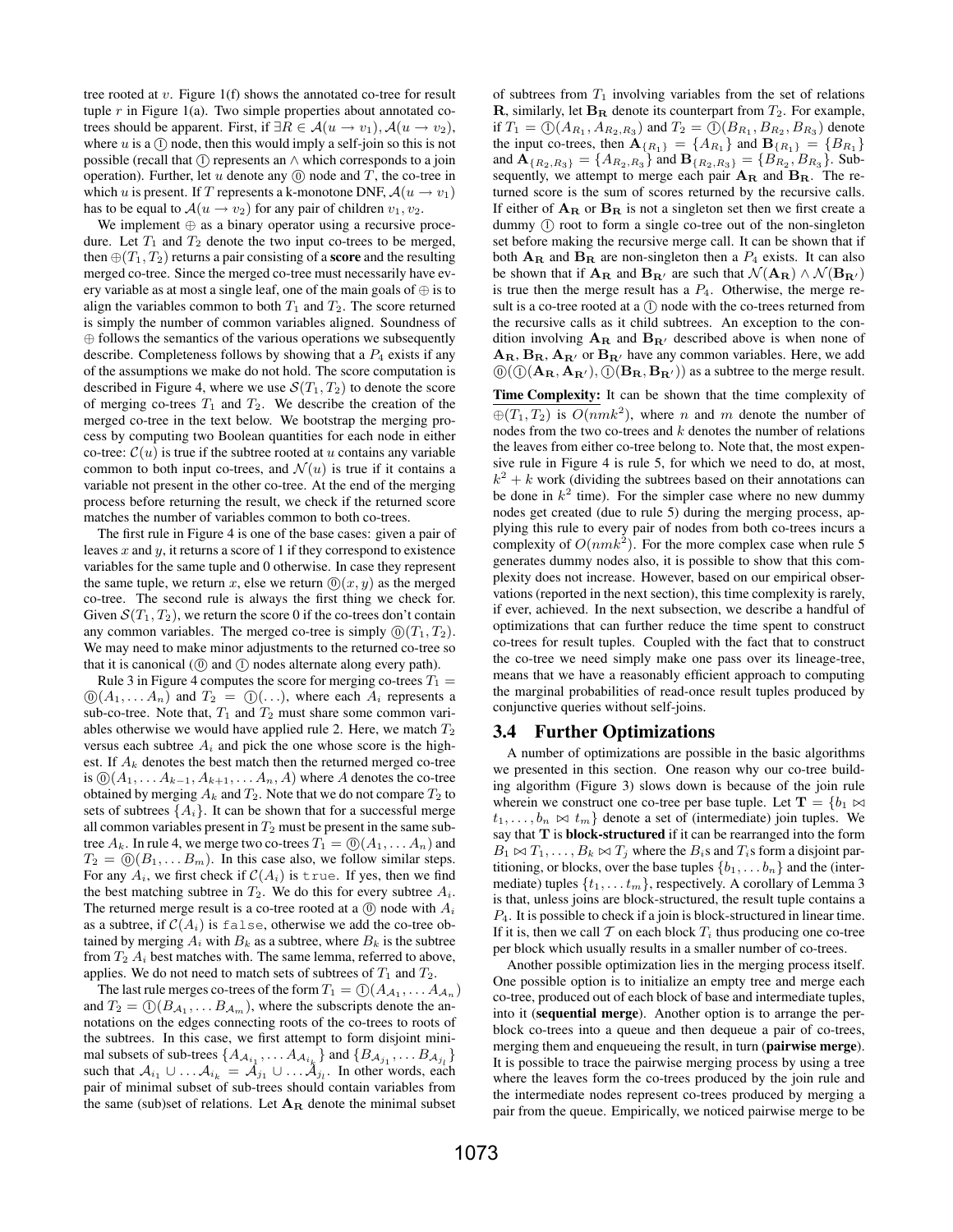



significantly faster than sequential merge.

A third optimization is possible in the implementation of ⊕. Recall from Figure 4 that, in various rules we check if sub-trees contain common variables before calling  $S$  on them (in Rule 4, for instance). In our implementation, we never call  $S$  on two sub-trees unless they contain the same exact number of common variables. This does not in any way affect the correctness of our algorithm since a prerequisite of a successful alignment of two co-trees is that they contain the same number of common variables. Instead, the count of common variables acts as a much more stringent filter, cutting down on the number of calls made to  $S$ . An empirical check to determine the effectiveness of this filter showed that in general, each call to  $\oplus$  to merge two co-trees of sizes n and m nodes gave rise to  $\min(n, m)$  recursive calls which represents a favourable case (much smaller than  $O(nm)$ ).

#### 4. EXPERIMENTS

Our aim is to evaluate how our approach compares with stateof-the-art probabilistic databases with respect to query evaluation time and whether there is any merit to the paradigm of per-result tuple evaluation. To demonstrate scalability, we experiment with synthetic databases of varying sizes. We show that, not only do we far outperform current probabilistic databases when evaluating non-hierarchical queries, but that our techniques also compare favourably to query compilation techniques specifically developed to handle hierarchical queries. We also ran experiments using the TPC-H benchmark [28]. Five of the first TPC-H queries are not hierarchical. Of these, one query's result solely comprised of readonce functions and two others generated  $\approx 50\%$  read-once result tuples thus lending credence to the paradigms of database instanceoptimal and per-result tuple query evaluation.

We compare our approach (henceforth referred to as CoTree) against two state-of-the-art probabilistic databases, MystiQ [4] and SPROUT [24], and the naive approach (Section 2.3) referred to as CoOccur using a prior  $P_4$  checking algorithm [7]. MystiQ contains an implementation of Dalvi et al. [9]'s hierarchical query recognition/safe plan generation technique. For SPROUT, we only consider the  $\text{conf}(t)$  function for comparison since we are mainly interested in exact confidence computation.

To keep our experimental methodology simple, we only experiment with Boolean conjunctive queries (final set of projected attributes is empty) and hence do not perform the normality check for CoOccur. To generate tuples for the synthetic dataset, we take a domain size *d* as a parameter and randomly generate attribute values from that domain. For TPC-H queries, we use the *dbgen* program [28] to generate the database. Tuple probabilities are picked randomly. Our code is written in JAVA. All experiments were run on an Intel 2.26GHz Core 2 Duo machine with 2GB RAM.

Synthetic Dataset: Figures 5(a), (b) and (c) depict the results of

approach ran out of memory. Note that, y-axis is log-scale.

running the four approaches on two, three and four relation Boolean join queries over synthetic databases generated with  $d$  varying from 150, . . . 250. All three plots report runtimes (in seconds) on the yaxis averaged over ten different queries and number of tuples per relation (in thousands) along the x-axis. Partial plots indicate the approach ran out of memory or took too long to run. For the case of two relation joins (Figure 5 (a)), the queries are guaranteed to be hierarchical [11] so MystiQ does very well. The interesting thing in this case is that CoTree matches MystiQ's performance toeto-toe. CoOccur's performance deteriorates drastically with larger databases because the result tuples produced have larger and denser co-occurrence graphs. Perhaps surprisingly, SPROUT performs worst even though it has specialized algorithms to handle hierarchical queries. The likely reason† for this is that SPROUT prefers plans which defer marginal probability computation till the end (*lazy* plans [24]) as opposed to MystiQ, which computes marginals as soon as an (intermediate) tuple is produced (*eager* plans [24]). In this case, the eager plan works better than the lazy plan. Note that, SPROUT is capable of running both lazy and eager plans. For three and four relation joins, Figures 5 (b) and (c) respectively, it is no longer necessary that the queries be hierarchical. However, it is possible to extend the idea behind the running example (Figure 1 (a)) to larger relations and larger number of joins to generate readonce result tuples. For these queries, MystiQ immediately switches to its approximate inference method (a slow MCMC technique). SPROUT fares the worst in these cases also (SPROUT is grazing the y-axis which is in log-scale). CoTree performs the best, providing performance that is orders of magnitude faster than any of the other approaches. Varying  $d$  alters performance in expected ways. Upon reducing  $d$  (thus increasing join selectivity), the cooccurrence graphs of the result tuples become denser thus deteriorating performance of SPROUT, MystiQ and CoOccur even further, while increasing d reduces the difference among the approaches.

TPC-H: We also experimented with queries Q1 through Q10 in the TPC-H specification on a 0.1GB database. Since we do not consider running aggregation nor self-joins, we modified the queries slightly. We added random probabilities to all TPC-H relations. This leads to Q2, Q5, Q7, Q8 and Q9 being non-hierarchical. Interestingly, despite the queries being non-hierarchical, all of Q2's result tuples turned out to be read-once, for which SPROUT, CoOccur and CoTree were able to compute marginals easily. Moreover, Q8 and Q9's result comprise 52% and 43.4% read-once result tuples, respectively. This illustrates the merit of evaluating on a perresult tuple basis. However, all of these queries still present fairly easy marginal probability computation problems (no query spent more than 15% of the time computing probabilities). Thus, we picked the queries with more than 1 joining relation and modified them even further by dropping attributes from the SELECT clause and/or predicates from the WHERE clause all the while ensuring that all generated result tuples were read-once. Figure 6 denotes

<sup>†</sup>Dan Olteanu, personal communication.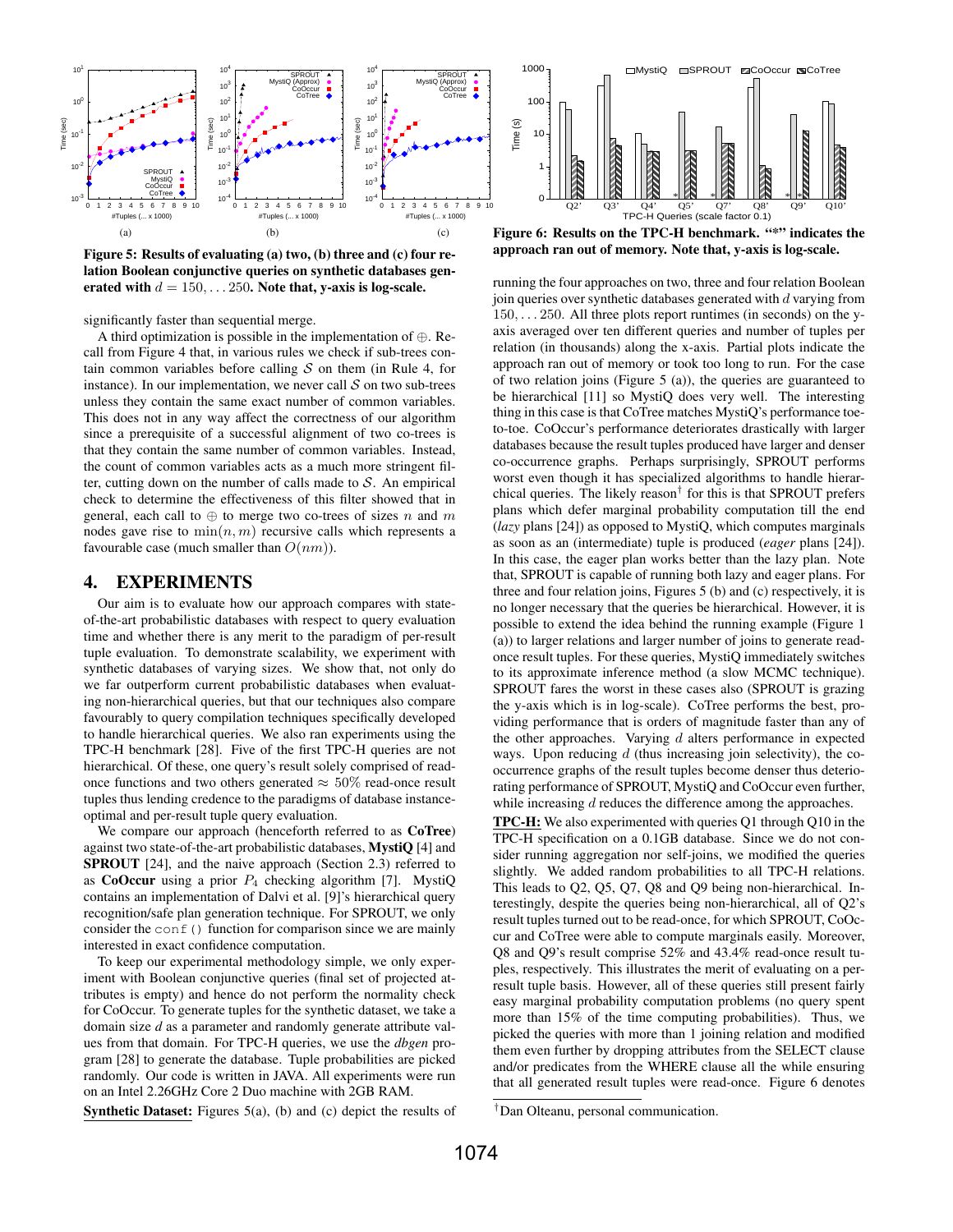the performance of the four approaches on these modified queries where we use bars to denote run-time and Qi' denotes the modified query obtained from TPC-H Query Qi. In Figure 6, except for Q4' (a two relation join query), all other queries were non-hierarchical. MystiQ ran out of memory while running Q5' and Q7', and both MystiQ and CoOccur ran out of memory while running Q9'. The missing bars are denoted by "\*". CoTree performs best on all the queries, with CoOccur coming a close second. For five of these queries, CoTree outperforms SPROUT by at least an order of magnitude and on two, CoTree is two orders of maginitude faster.

Discussion: Besides the experiments described above, we extensively evaluated our co-tree merging algorithm and our pairwise approach to merging multiple co-trees. We also conducted an experiment to check if we are repeating work while factorizing each result tuple in isolation by possibly rediscovering the same query plan. Sometimes, by running the correct query plan, the lineagetree of the result tuple itself turns out to be its co-tree (this is the main idea behind MystiQ [9]). To check for this, we took the three relation join Boolean query (Figure 5 (b)) and ran it with all possible query plans (various early projections, various join orders). For each query plan, we measured the hardness of computing the result tuple's marginal probability from the generated lineage-tree by measuring *treewidth* [2]. If a query plan recovered the co-tree then the treewidth would be 1. Invariably, the query plans produced very hard inference problems with treewidth sometimes approaching 250. This implies that to exactly evaluate factorizable result tuples, only employing query rewriting techniques is insufficient and our approach of considering each result tuple separately is justified.

#### 5. RELATED WORK

Olteanu and Huang [22, 23] showed that hierarchical queries can be extended to include inequality operators,  $\neq, >, <,$  in certain cases. These queries may not produce read-once functions. Dalvi et al. [8] propose an approach to efficiently handle disjunctive queries with self-joins. Jha et al. [19] consider unifying hierarchical queries with graphical models-based query evaluation [27]; these techniques however, do not cover the class of read-once functions. Olteanu et al. [25] use a generalized version of cotrees known as *d-trees* but require input in DNF to construct them. Darwiche [12] proposes using Boolean formula factorization algorithms to compile a probabilistic model into a more tractable form. However, he relies on the use of an exponential-sized intermediate representation called *multi-linear formula*. Our work on merging co-trees is related to tree alignment [20] which comes in two flavours, ordered and unordered. Ordered trees have an ordering defined over the children as opposed to unordered trees. Unordered tree alignment is MAX SNP-hard [20]. So it is noteworthy that, even though our co-trees contain unordered nodes ( $(0)$  nodes), we can still merge them in polynomial time.

#### 6. CONCLUSION

In summary, we considered the problem of efficiently evaluating queries over tuple-level uncertainty probabilistic databases. Earlier approaches have mainly concentrated on query-centric notions of solvability (hierarchical queries). In this paper, we went beyond just looking at the query to decide whether it is PTIME-solvable or not. We first showed how to incorporate Boolean formula factorization techniques into the query engine that exploit structure present in both query and data to efficiently evaluate result tuples' marginal probabilities. We also proposed novel, especially efficient algorithms to evaluate a large class of queries, viz. conjunctive queries without self-joins. We empirically showed that our proposed techniques are much faster than prior Boolean formula factorization techniques, techniques specifically developed for hierarchical queries, and generic inference algorithms.

Even though our discussion mainly involved tuple-independent probabilistic databases, the techniques we proposed are likely to be useful for databases with correlated tuples also. In that case, by plugging in the factorized co-tree generated by our algorithms into the graphical model describing the correlations among the base tuples [27], we should be able to obtain a combined graphical model of lower treewidth. As part of our future work, we intend to extend our techniques to query probabilistic databases with tuple and attribute uncertainty. Also, we would like to explore various generalizations such as P4-tidy graphs [14] to see if these can be advantageously used for querying probabilistic databases.

Acknowledgments: We would like to thank the anonymous reviewers for their suggestions and Dan Olteanu for patiently answering all our questions about the SPROUT codebase. This work was supported in part by NSF grants IIS-0546136 and IIS-0916736.

### 7. REFERENCES

- [1] C. C. Aggarwal. *Managing and Mining Uncertain Data*. Springer, 2009.
- [2] S. Arnborg. Efficient algorithms for combinatorial problems on graphs with bounded decomposability - a survey. In *BIT*, 1985.
- [3] O. Benjelloun, A. Das Sarma, A. Halevy, and J. Widom. ULDBs: Databases with uncertainty and lineage. In *VLDB*, 2006.
- [4] J. Boulos, N. Dalvi, B. Mandhani, C. Re, S. Mathur, and D. Suciu. Mystiq: A system for finding more answers by using probabilities. In *SIGMOD*, 2005.
- [5] A. Bretscher, D. Corneil, M. Habib, and C. Paul. A simple linear time lexbfs cograph recognition algorithm. *SIAM Journal on Discrete Mathematics*, 2008.
- [6] D. Corneil, H. Lerchs, and L. Burlingham. Complement reducible graphs. *Discrete Applied Mathematics*, 1981.
- [7] D. Corneil, Y. Perl, and L. Stewart. A linear recognition algorithm for cographs. *SIAM Journal of Computing*, 1985.
- [8] N. Dalvi, K. Schnaitter, and D. Suciu. Computing query probability with incidence algebras. In *PODS*, 2010.
- [9] N. Dalvi and D. Suciu. Efficient query eval. on prob. databases. In *VLDB*, '04.
- [10] N. Dalvi and D. Suciu. Management of probabilistic data: foundations and challenges. In *PODS*, 2007.
- [11] N. N. Dalvi and D. Suciu. The dichotomy of conjunctive queries on probabilistic structures. In *PODS*, 2007.
- [12] A. Darwiche. A logical approach to factoring belief networks. In *Intl. Conf. on Principles and Know. Rep. and Reasoning*, 2002.
- [13] N. Fuhr and T. Rolleke. A probabilistic relational algebra for the integration of information retrieval and database systems. *ACM Trans. on Info. Systems*, 1997.
- [14] V. Giakoumakis, F. Roussel, and H. Thuillier. On P4-tidy graphs. *Discrete Maths and Theoretical Comp. Science*, 1997.
- [15] M. Golumbic, A. Mintz, and U. Rotics. Factoring and recognition of read-once functions using cographs and normality and the readability of functions associated with partial k-trees. *Discrete Applied Mathematics*, 2006.
- [16] M. Habib and C. Paul. A simple linear time algorithm for cograph recognition. *Discrete Applied Mathematics*, 2005.
- [17] J. Hayes. Fanout structure of switching functions. *JACM*, 1975.
- [18] R. Jampani, F. Xu, M. Wu, L. L. Perez, C. M. Jermaine, and P. J. Haas. MCDB: A monte carlo approach to managing uncertain data. In *SIGMOD*, 2008.
- [19] A. Jha, D. Suciu, and D. Olteanu. Bridging the gap between intensional and extensional query evaluation in probabilistic databases. In *EDBT*, 2010.
- [20] T. Jiang, L. Wang, and K. Zhang. Alignment of trees an alternative to tree edit. In *Annual Symposium on Combinatorial Pattern Matching*, 1994.
- [21] C. Koch. Approximating predicates and expressive queries on probabilistic databases. In *PODS*, 2008.
- [22] D. Olteanu and J. Huang. Using OBDDs for efficient query evaluation on probabilistic databases. In *SUM*, 2008.
- [23] D. Olteanu and J. Huang. Secondary-storage conf. computation for conjunctive queries with inequalities. In *SIGMOD*, 2009.
- [24] D. Olteanu, J. Huang, and C. Koch. SPROUT: Lazy vs. eager query plans for tuple-independent probabilistic databases. In *ICDE*, 2009.
- [25] D. Olteanu, J. Huang, and C. Koch. Approximate confidence computation in probabilistic databases. In *ICDE*, 2010.
- [26] C. Ré and D. Suciu. The trichotomy of having queries on a probabilistic database. *VLDB J.*, 18(5):1091–1116, 2009.
- [27] P. Sen, A. Deshpande, and L. Getoor. Prdb: managing and exploiting rich correlations in probabilistic databases. *VLDB J.*, 18(5):1065–1090, 2009.
- [28] TPC-H Benchmark. http://www.tpc.org/.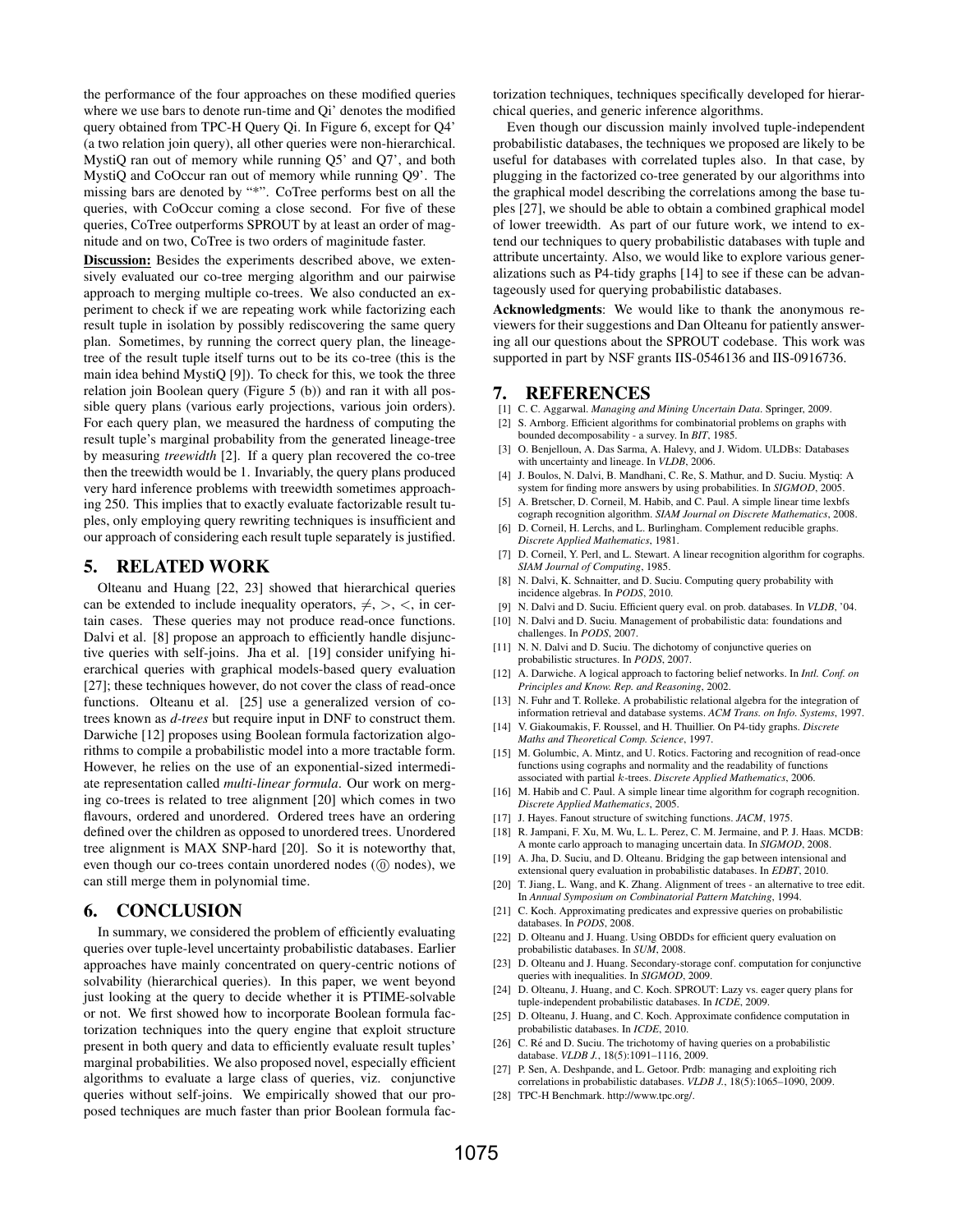## APPENDIX

#### A. PROOFS

Theorem 2 crucially depends on the following lemma where  $x$  $y \in G$  denotes variables x and y form an edge in G.

LEMMA 2. Let  $C_1$ ,  $C_2$  denote two clauses in  $\phi_{DNF}$  s.t.  $C_1 \cap$  $C_2 = \mathbf{z} = \{z_1, \ldots z_l\}, x \in C_1, x \notin C_2, y \notin C_1, y \in C_2$ *. If*  $\phi$  *is*  $P_4$ -free and  $x-y \in G_{\phi}$  then ∃ $C_3$  in  $\phi_{DNF}$  *s.t.*  $\{x, y, z_1, \ldots z_k\}$  ⊆ C3*.*

PROOF. Let  $q$  denote the conjunctive query (without self-joins) that produced result tuple  $\phi$ . Notice that x, y, z form  $l + 2$  sized clique in  $G_{\phi}$ . If  $|Rels(q)| = l + 2$  then this clique will form a clause in which case we have found  $C_3$ . We will assume this is not the case and  $|Rels(q)| > l + 2$ . The basic idea is to show that a selection of the remaining variables from  $C_1$  and  $C_2$  along with x, y and z form a  $|Rels(q)|$ -sized clique in  $G_{\phi}$ . This, in turn will imply the presence of the clause containing  $x, y$  and  $z$ . Let us first complete the cliques  $C_1$  and  $C_2$ :

- $C_1 \setminus (\{x\} \cup \mathbf{z}) = \{y', w_1, \dots w_n\}$
- $C_2 \setminus (\{y\} \cup \mathbf{z}) = \{x', v_1, \dots v_n\}$

where  $w_i \not\equiv v_i$  and  $w_i, v_i \in R_i \in Rels(q)$   $\forall i = 1 \dots n$  (re-index  $Rels(q)$  if necessary). First, notice that one of the edges  $x - v_i$ or  $y - w_i$  (or both) has to exist in  $G_{\phi} \forall i = 1 \dots n$  if  $\phi$  is to be P<sub>4</sub>-free else  $w_i - x - y - v_i$  is a P<sub>4</sub> ( $w_i$  and  $v_i$  cannot form an edge because they belong to the same relation  $R_i$ ). This gives us a selection procedure: if  $x - v_i$  then pick  $v_i$  else pick  $w_i$ . Further, two variables  $v_i$  and  $w_j$   $(i \neq j)$  selected this way must have an edge between them otherwise  $\phi$  has a  $P_4 : w_j - x - v_i - v_j$  ( $v_j$ ) and  $x$  do not form an edge otherwise we would have selected  $v_j$ not  $w_j$ ). Thus,  $x, y, z$  along with the selected w's and v's form a  $|Rels(q)|$ -sized clique in  $G_{\phi}$ .  $\square$ 

THEOREM 2. Let  $\phi$  denote the result tuple produced by a conjunctive query q without self-joins. If  $\phi$  is  $P_4$ -free, it is also normal.

PROOF. To prove the proposition, we need to show that any clique in  $G_{\phi}$  is contained in some clause in  $\phi_{DNF}$ . Notice that a clique of size greater than  $|Rels(q)|$  is not possible since this would imply a self-join in q and a clique of size equal to  $|Rels(q)|$ directly translates to a clause in  $\phi_{DNF}$ . Proving the proposition for cliques of size  $\langle |Rels(q)|$  is slightly trickier. We prove this by induction on the size  $k$  of the clique. The base case is when  $k = 3$  ( $k = 2$  is simply an edge which has to be contained in a clause). Let  $\{a, b, c\}$  denote the clique. Assume that clause  $C_1$ contains  $a$  and  $b$  but not  $c$  and  $C_2$  contains  $b$  and  $c$  but not  $a$ . (If either  $C_1$  contained c or  $C_2$  contained a then we have found the clause we are looking for and the base case is proved.) Now we invoke Lemma 2 with  $x = a, y = c$  and  $z = \{b\}$ . Thus, there must exist a clause containing all three variables. For the inductive case, we will assume that any  $k-1$  sized clique in  $G_{\phi}$  is fully contained in some clause in  $\phi_{DNF}$ . Now we need to show that given a k-sized clique  $\{a_1, \ldots a_k\}$ , a clause containing it exists. Notice that  $\{a_1, \ldots a_{k-1}\}$  forms a  $k-1$  sized clique and thus there must be a clause  $C_1$  containing it (by inductive hypothesis). Similarly, there must also be a clause  $C_2$  containing  $\{a_2, \ldots a_k\}$ . Notice that if  $a_k \in C_1$  or  $a_1 \in C_2$  then we have shown what was needed. Assuming that is not true, invoke Lemma 2 with  $x = a_1, y = a_k$  and  $z = \{a_2, \ldots a_{k-1}\}.$  Thus, a clause containing  $\{a_1, \ldots a_k\}$  must exist.

LEMMA 1. Let  $\phi$  denote a result tuple,  $\mathcal L$  its lineage-tree and  $\Gamma$  a join path. If  $\phi$  is  $P_4$ -free then the set of cofactors  $\{cof_{\mathcal{L}}([\Gamma, b])|b \in$  $R$ } is non-interfering.

PROOF. It is straightforward to show that type 1 interference is not possible. Let us assume that  $cof_{\mathcal{L}}([\Gamma, b_i])$  and  $cof_{\mathcal{L}}([\Gamma, b_j])$ interfere, where  $b_i, b_j \in R$ . In other words,  $\exists x, y$  such that  $x$  $y \in G_{cof_{\mathcal{L}}([{\Gamma},b_i])}$  and  $x \neq y \in G_{cof_{\mathcal{L}}([{\Gamma},b_j])}$  even though  $x, y \in$  $Vars(cof_{\mathcal{L}}([\Gamma, b_j]))$ . This implies that the DNF of  $cof_{\mathcal{L}}([\Gamma, b_j])$ must contain two distinct clauses one of which contains  $x$  but not  $y$ and the other y but not x. Coupled with the fact that  $cof_{\mathcal{L}}([\Gamma, b_i])$ joins with  $b_i$  and tuples in join path Γ, this implies that  $\phi_{DNF}$  contains two distinct clauses one of which contains the set  $\{\gamma_1, \ldots, \gamma_k, b_i, x\}$ and the other  $\{\gamma_1, \ldots \gamma_k, b_j, y\}$ , where  $\gamma_i$  denotes a tuple from Γ. Since  $x - y \in G_{cof_{\mathcal{L}}([ \Gamma, b_i])}$ , we can now set  $\mathbf{z} = {\gamma_1, \dots \gamma_k, b_j}$ and invoke Lemma 2 to claim the presence of a clause in  $\phi_{DNF}$  that contains all of  $\gamma_1, \ldots, \gamma_k, b_j, x, y$ . If that is true, then there should be a clause in DNF of  $cof_{\mathcal{L}}([\Gamma, b_j])$  that contains both x and y and these two variables should form an edge in  $G_{cof_{\mathcal{L}}([{\Gamma},b_i])}$  which is not true. Hence we have a contradiction.

For type 2 interference, assume that  $\exists x, y$  such that  $x - y \in$  $G_{cof_{\mathcal{L}}([\Gamma,b_h])}, x \in Vars(cof_{\mathcal{L}}([\Gamma,b_i])), x \notin Vars(cof_{\mathcal{L}}([\Gamma,b_j])),$  $y \notin Vars(cof_{\mathcal{L}}([\Gamma, b_i]))$  and  $y \in Vars(cof_{\mathcal{L}}([\Gamma, b_j]))$ , where  $b_h, b_i, b_j$  belong to the same relation R. Note that, this gives us a  $P_4$  in  $\phi$  :  $b_i - x - y - b_j$ , unless  $b_i - y$  or  $x - b_j$  exists in  $G_{\phi}$  ( $b_i$  and  $b_j$  belong to the same relation so they cannot form an edge). Without loss of generality, let us assume  $b_i - y$  exists in  $G_{\phi}$  so we do not have the  $P_4$ . Clearly, this edge is not present in  $G_{cof_{\mathcal{L}}([{\Gamma},b_i])}$  (since  $cof_{\mathcal{L}}([{\Gamma},b_i])$  does not contain y ) so it has to come from some other part of  $\mathcal{L}$ . We now backtrack along  $\Gamma = \gamma_1, \dots \gamma_k$  in the reverse direction. Let  $k' \leq k$  denote the maximum index such that  $\exists \gamma'_{k'} \neq \gamma_{k'}$  and  $b_i - y \in$  $G_{cof_{\mathcal{L}}([\gamma_1,\ldots \gamma_{k'-1},\gamma'_{k'}])}$ . Note that,  $cof_{\mathcal{L}}([\gamma_1,\ldots \gamma_k,b_i])$  is a subformula of  $cof_{\mathcal{L}}([\gamma_1, \ldots \gamma_{k'-1}, \gamma_{k'}])$  (due to the recursive nature of cofactors). Let  $\Gamma'$  denote the join path  $\gamma_1, \ldots, \gamma_{k'-1}$  then this implies  $cof_{\mathcal{L}}(\Gamma', \gamma_{k'})$ , which does not contain an edge between y and  $b_i$ , and  $cof_{\mathcal{L}}(\Gamma', \gamma'_{k'})$ , which does, exhibit type 1 interference. As we have already seen, this is not possible. Hence we have a contradiction.  $\square$ 

LEMMA 3 (BLOCK-STRUCTURED CO-FACTORS). *Let* Γ *denote a join path in lineage-tree*  $\mathcal L$  *of result tuple*  $\phi$ *. If*  $\phi$  *is*  $P_4$ *free then*  $cof_{\mathcal{L}}([\Gamma]) = b_1 cof_{\mathcal{L}}([\Gamma, b_1]) + \ldots + b_n cof_{\mathcal{L}}([\Gamma, b_n]),$ *where*  $b_i$  *denotes a base tuple, is block-structured. In other words, if*  $\exists$  *(intermediate) tuples*  $t_i, t_j$  *such that*  $t_i \in cof_{\mathcal{L}}([\Gamma, b_i]), t_i \in$  $cof_{\mathcal{L}}([\Gamma, b_j])$  *but*  $t_j \in cof_{\mathcal{L}}([\Gamma, b_i]), t_j \notin cof_{\mathcal{L}}([\Gamma, b_j])$  *then*  $\phi$ *has a* P4*.*

PROOF. Notice that, since  $b_j$  joins with  $t_i$ ,  $G_{\phi}$  contains an edge between  $b_i$  and any variable present in the formula of  $t_i$ . Also, for a variable x that is present in  $t_j$  but not in  $t_i$  we have a  $P_4$  in  $\phi$  if  $b_j \angle x \in G_\phi$  (the  $P_4$  is  $b_j - x' - b_i - x$ , where  $x'$  belongs to the same relation as x and is present in  $t_i$ ). Thus, unless  $b_j$  is connected to all variables in  $t_j$  in  $G_\phi$ ,  $\phi$  has a  $P_4$  and there is nothing left to prove. Now, we go back to  $cof_{\mathcal{L}}(\Gamma)$ . Since  $\Gamma$  joins with  $b_j$  and  $\Gamma$  joins with any clause in DNF of  $t_j$ , we can apply Lemma 2 repeatedly to show that  $b_j$  joins with  $t_j$  obtaining a contradiction.  $\Box$ 

## B. LEMMAS FORMERGING ALGORITHM

Recall from Section 3.2 that, if two cofactors interfere then the result tuple has a  $P_4$ . Also recall that, in the description of the ⊕ operator (Section 3.3) we check to see if the returned score matches the number of common variables. This check is a crucial step because it helps detects  $P_4$ s in the result tuple. It is possible to show (by tracing S) that if  $T_1$  and  $T_2$  (co-trees being merged) are such that  $x - y \in G_{\phi_{T_1}}$  and  $x, y \in Vars(T_2)$  but  $x \neq y \in G_{\phi_{T_2}}$  then the returned score will always be less than the number of variables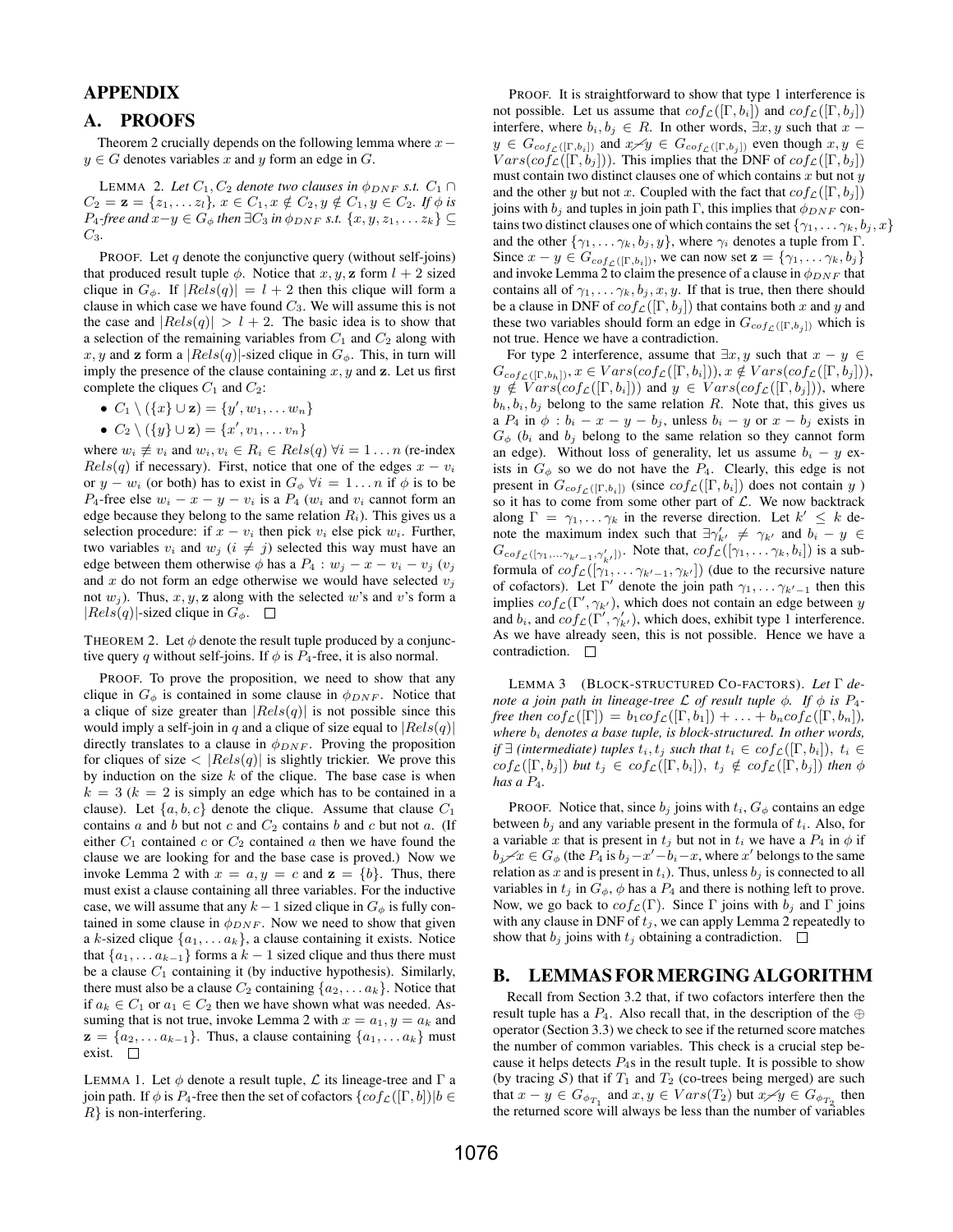

Figure 8: When merging two co-trees rooted at  $(1)$  nodes, the child sub-trees must be divisible into sets that cater to the same relations, else the merging has a  $P_4$ . Moreover, at least one such subset should be singleton.



Figure 7: Separated common nodes indicate a  $P_4$ .

common to  $T_1$  and  $T_2$ . A simple intuitive explanation is by considering least common ancestors (LCA) of the two variables in the co-trees  $T_1$  and  $T_2$ . One of the basic properties of a co-tree is that given a pair of variables, their ancestor is a  $(1)$  node if the variables form an edge and a  $(0)$  node, if not [15]. This implies that the LCA of x and y in  $T_1$ ,  $LCA_1$ , is a (1) node and their LCA in  $T_2$ ,  $LCA_2$ , is a  $(0)$  node. Now, as per merging rules 3 and 4 (Figure 4), we only match one rooted subtree against another. This implies that whenever we match the subtrees rooted at  $LCA_1$  and  $LCA_2$  we are bound to misalign at least one of either  $x$  or  $y$  thus detecting that the result tuple contains a  $P_4$ . In what follows, we prove three lemmas required to justify our algorithm for  $\oplus(T_1, T_2)$  presented in Section 3.3. In none of these proofs do we consider cases leading to edge discrepancies where two variables  $x, y$  form an edge in  $T_1$  $(T_2)$  and do not form an edge in  $T_2$   $(T_1)$  because, as we just showed, these cases lead to  $P_4$ s and by comparing the returned score we can easily capture such cases.

LEMMA 4. Let  $T_1 = \textcircled{0}(A_1, \ldots, A_n)$  *such that*  $x \in Vars(A_i)$ *and*  $y$  ∈  $Vars(A_j)$ *, where*  $i ≠ j$ *. Let*  $T_2$  *denote another co-tree rooted at*  $\textcircled{1}$  *node such that*  $x, y \in Vars(T_2)$ *. If*  $T_1$  *and*  $T_2$  *involve*  $\alpha$ *variables from the same set of relations then*  $\phi_{T_1} \vee \phi_{T_2}$  *contains a* P4*.*

**PROOF.** If LCA of x and y in  $T_2$  is a  $(1)$  node then we have an edge discrepancy between  $T_1$  and  $T_2$  which implies interference and a  $P_4$ . Assuming LCA of x and y in  $T_2$  is a  $\circledcirc$  node, Figure 7 shows the setup described in the lemma where LCA denotes LCA of x and y in  $T_2$  and  $\alpha$  denotes root of  $T_2$ . Dashed edges indicate ancestor-child (not necessarily parent-child) relationships. Notice that, besides  $LCA$ ,  $\alpha$  must have at least one other descendant (otherwise there is no point of having  $\alpha$ ). Let  $c_1$  denote one such descendant leaf and let  $R$  denote the relation  $c_1$  belongs to. Now, the merging rules (Figure 4) ensure that sub-trees being aligned involve variables from the same relations. This implies that variables from  $R$  are present in both child sub-trees of  $A$ . Notice that  $c_1$ 's presence in either of these sub-trees will lead to edge discrepancies that would indicate the presence of a  $P_4$  and there would be nothing left to prove. Thus, let  $c_2 \ (\not\equiv c_1)$  denote the variable from  $R$  that is present in the child sub-tree containing  $x$ , and let  $c_3 \ (\not\equiv c_1)$  denote the variable from R that is present in the child sub-tree containing y. Again, neither  $c_2$  nor  $c_3$  can be present in B because if they were then we would have edge discrepancies indicating a  $P_4$  and there would be nothing left to prove. Now, we have a  $P_5$ :  $c_2 - x - c_1 - y - c_3$  that contains two  $P_4$ 's.  $\square$ 

The next two lemmas relate to rule 5 in Figure 4. The first one shows that when aligning two co-trees rooted at  $(1)$  nodes, the child sub-trees need to be such that we can divide them into minimal subsets such that each pair of subsets involves variables from the same (sub)set of relations (see Section 3.3). This will not be possible if there exists relations  $R_1, R_2, R_3$ , two child sub-trees in the first cotree rooted at  $a_1, a_2$  and two child sub-trees in the second co-tree rooted at  $b_1, b_2$  such that  $R_1 \in \mathcal{A}(a \to a_1), \{R_2, R_3\} \subseteq \mathcal{A}(a \to a_2)$  $a_2$ ,  $\{R_1, R_2\} \subseteq \mathcal{A}(b \rightarrow b_1), R_3 \in \mathcal{A}(b \rightarrow b_2)$  where a and b denote the roots of the two input co-trees, respectively. The proof of the lemma considers various cases that satisfy this property and shows that a  $P_4$  exists in each case. The second lemma deals with the placement of variables that are not present in both co-trees.

LEMMA 5. Let a and b denote two  $(1)$  roots of two co-trees A and B, respectively. Let  $a_1, a_2$  and  $b_1, b_2$  denote two children *of* a *and* b*, respectively, such that there is at least one common variable present in the sub-trees rooted at*  $a_1, a_2$  *and*  $b_1, b_2$ *. If*  $\exists R_1, R_2, R_3 \text{ s.t. } R_1 \in \mathcal{A}(a \to a_1), \{R_2, R_3\} \subseteq \mathcal{A}(a \to a_2),$  ${R_1, R_2} \subseteq \mathcal{A}(b \to b_1), R_3 \in \mathcal{A}(b \to b_2)$  *then the merging of* A *and* B *contains a* P4*.*

PROOF. The assumption of sub-trees rooted at  $a_1, a_2$  and  $b_1, b_2$ having at least one common variable is important because if this is not the case then we have work arounds. For instance, if the input co-trees rooted at  $a$  and  $b$  do not have any variable in common then we apply merging rule 2 not 5 (Figure 4). Figure 8 explains the proof. In Figure 8,  $x, x_1, x_2$  denote variables from  $R_1, y, y_1, y_2$  de-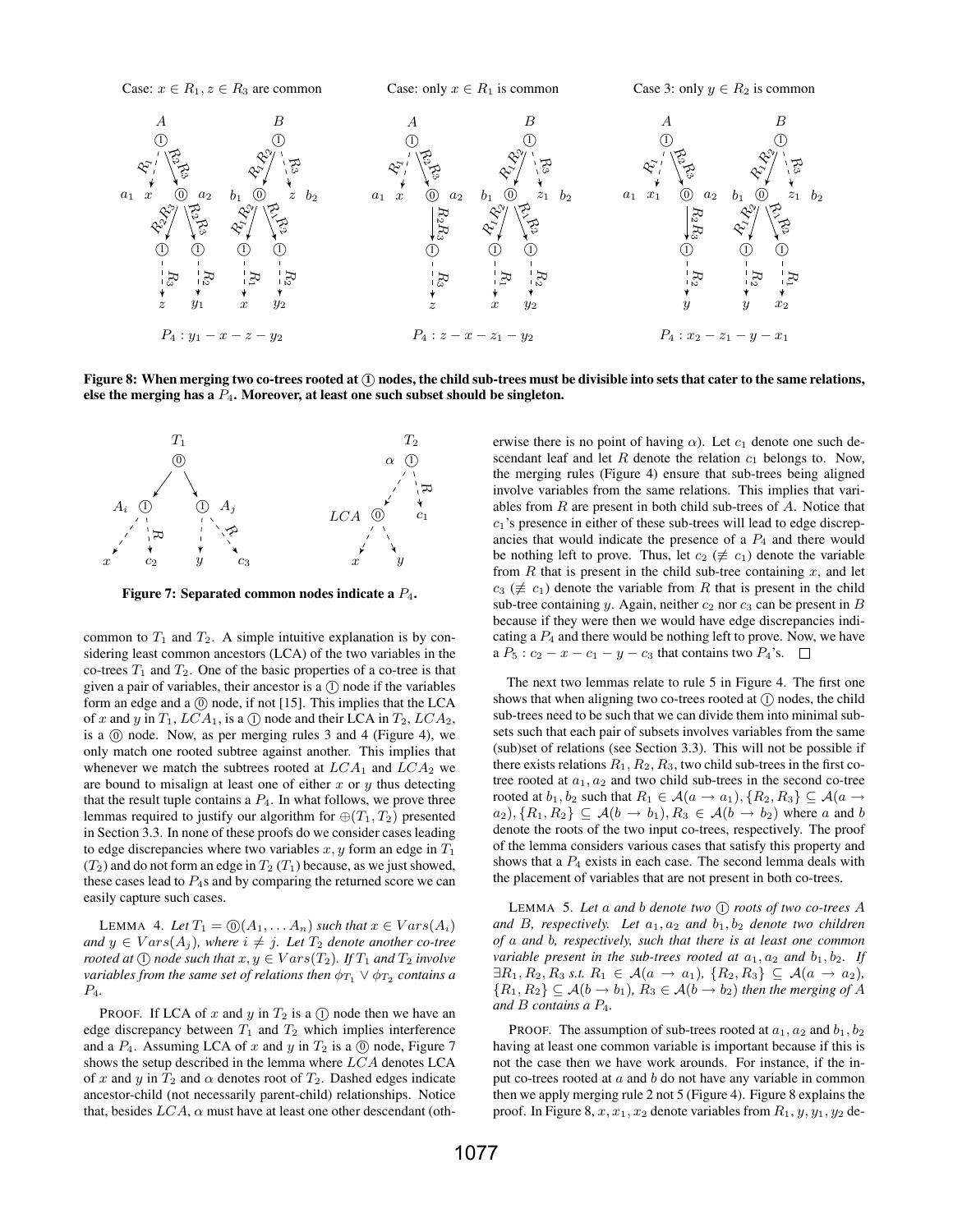

Figure 9: Proof showing that merging co-trees after application of rule 5 in Figure 4 is simple. If the presence of new variables complicate things then a  $P_4$  exists in the merge result.

note variables from  $R_2$  and  $z, z_1$  denote variables from  $R_3$ . There are three cases depicted in Figure 8:

- In the first case, we assume that x and z are common  $(y \text{ may } y)$ or may not be common), i.e.,  $x$  is present in both sub-trees rooted at  $a_1$  and  $b_1$ , and z is present in both sub-trees rooted at  $a_2$  and  $b_2$ . Note that in this case, if  $y_1$  is present under  $b_1$ or  $y_2$  under  $a_2$  then we will introduce an edge discrepancy, in which case we know there is a  $P_4$  and there is nothing left to prove. The figure depicts the  $P_4$  when  $y_1$  exists only under  $a_2$  and  $y_2$  exists only under  $b_1$ .
- In the second case, we assume only one of x or z are common. Since both cases are symmetric, we assume  $x$  is common. Notice that in this case, a common variable  $y$  can exist in both sub-trees rooted at  $a_2$  and  $b_1$  but this does not contradict the existence of  $y_2$  which cannot exist in the sub-tree rooted at  $a_2$ without introducing an edge discrepancy. The figure depicts the  $P_4$  obtained.
- In the last case, we assume  $y$  is the only variable common to both co-trees. If either  $x$  or  $z$  or both are also common then we fall under the previous cases. Since there are not common variables x or z present in sub-trees rooted at  $a_1, a_2$ and  $b_1, b_2, x_1, x_2, z_1$  must exist such that  $x_1$  is not present in the sub-tree rooted at  $b_1$ ,  $x_2$  does not exist in the sub-tree rooted at  $a_1$  and  $z_1$  does not exist in the sub-tree rooted at  $a_2$ . This gives us a  $P_4$  (see Figure 8).

 $\Box$ 

The second lemma which deals with merging rule 5 in Figure 4, has implications on how we actually merge co-trees formed by the various recursive calls once they have returned. We first illustrate an example that explains the kind of problem we might run into had the following lemma not been true. Assume that  $\{x_1, x_2\}, \{v_1, v_2\}$ and  $\{u_1, u_2\}$  belong to the same relations. Now, consider merging  $(0)$  ( $(0)$  ( $x_1, v_1$ ),  $(0)$  ( $x_2, v_2$ )),  $u_1$ ) (or  $x_1v_1u_1 + x_2v_2u_1$ ) and  $(1)(x_1, u_2, v_1)$  (or  $x_1u_2v_1$ ). When we apply S on these two, we will need to apply rule 5. Merging rule 5 will then make two recursive calls  $S(0)(0)(x_1, v_1), (0(x_2, v_2)), (0(x_1, v_1))$  and  $S(u_1, u_2)$ . Assume that the co-trees returned,  $(0)$  $(1)(x_1, v_1)$ ,  $(1)(x_2, v_2)$  and  $(0)(u_1, u_2)$ , are correctly formed. Thus, we now need only worry about putting these together. The simple thing that we do is to put a (1) node as root and make the roots of the co-trees returned by the recursive calls its children. But in the case of this example this would not work. This is because in doing so, we would introduce an edge between  $v_2$  and  $u_2$  (among other spurious edges that will

also get introduced). Taking a closer look at the correct merge result,  $x_1v_1u_1 + x_2v_2u_1 + x_1u_2v_1$ , we should notice that it contains a  $P_4$ :  $v_2 - u_1 - x_1 - u_2$  (among others). This kind of a tricky merge situation occurs everytime we produce two separate recursive calls one of which involves variables from the first co-tree not present in the second and the other containing variables from the second co-tree not present in the first (e.g.,  $v_2$  and  $u_2$ , respectively, in the example). In the case of this example, as it turned out we were lucky and the result was not read-once. The question is, is this always the case? The next lemma answers this question in the affirmative.

LEMMA 6. *Let application of merging rule 5 (Figure 4) pro*duce two recursive calls  $\mathcal{S}(T_1^A, T_1^B)$  and  $\mathcal{S}(T_2^A, T_2^B)$ , where A and B denote the input co-trees,  $T_1^A, T_2^A$  minimal subsets of subtrees formed from  $A$  and  $T_1^B, T_2^B$  minimal subsets formed from  $B$ . If  $\mathcal{N}(T_1^A) \wedge \mathcal{N}(T_2^B) \vee \mathcal{N}(T_2^A) \wedge \mathcal{N}(T_1^B)$  is true then the merge *result contains a* P4*.*

PROOF. Just as in the previous proof of Lemma 5, we will assume that  $A$  and  $B$  share at least one common variable (otherwise we will not apply merging rule 5 but rule 2 instead). Moreover, if at least one common node is not present in  $T_1^A$ ,  $T_2^A$  and  $T_1^B$ ,  $T_2^B$  then we still have work arounds that will not allow the  $S$  calls stated in the lemma to occur. We will denote by  $x$  the common variable and by  $R_x$  the relation it belongs to. Let  $v^*$  and  $u^*$  denote the new variables from  $A$  and  $B$ , respectively, such that  $v^*$  is not present in  $B$ and  $u^*$  is not present in  $\tilde{A}$ . Moreover, in at least one co-tree, either  $A$  or  $B$ , the child sub-tree containing the new variable must contain a common variable in it. Otherwise, we have work arounds that do not let the  $S$  calls stated in the lemma to occur. WLOG, we will assume that the new variable present with the common variable in the same sub-tree is  $v^*$  (present in co-tree A) and if the common variable is not  $x$  then rename it. Now, we have three cases, they are shown in Figure 9. In Figure 9,  $v_1$  and  $u_1$  belong to relations  $R_v$  and  $R_u$ , respectively, where  $R_u$  contains  $u^*$  and  $R_v$  contains v ∗ . The first case contains two subcases, depending on whether the LCA of  $x$  and  $v^*$  is a  $\circled{0}$  or  $\circled{1}$  node. In either case, we find a  $P_4$ . Also, note that in the first case when  $LCA$  is a  $\circled{0}$  node,  $v^*$ could belong to  $R_x$  so there is no separate  $R_y$  but the stated  $P_4$  still exists. The rest of the figure should be self-explanatory.  $\Box$ 

Time Complexity: Recall that in Section 3.3, we showed that for the simple case when no new dummy  $(1)$  nodes are introduced by rule 5 in Figure 4,  $\oplus(T_1,T_2)$  incurs a time complexity of  $O(nmk^2)$ , where *n* and *m* denote the number of nodes in  $T_1$  and  $T_2$ , respectively, and k denotes the total number of relations. For the more